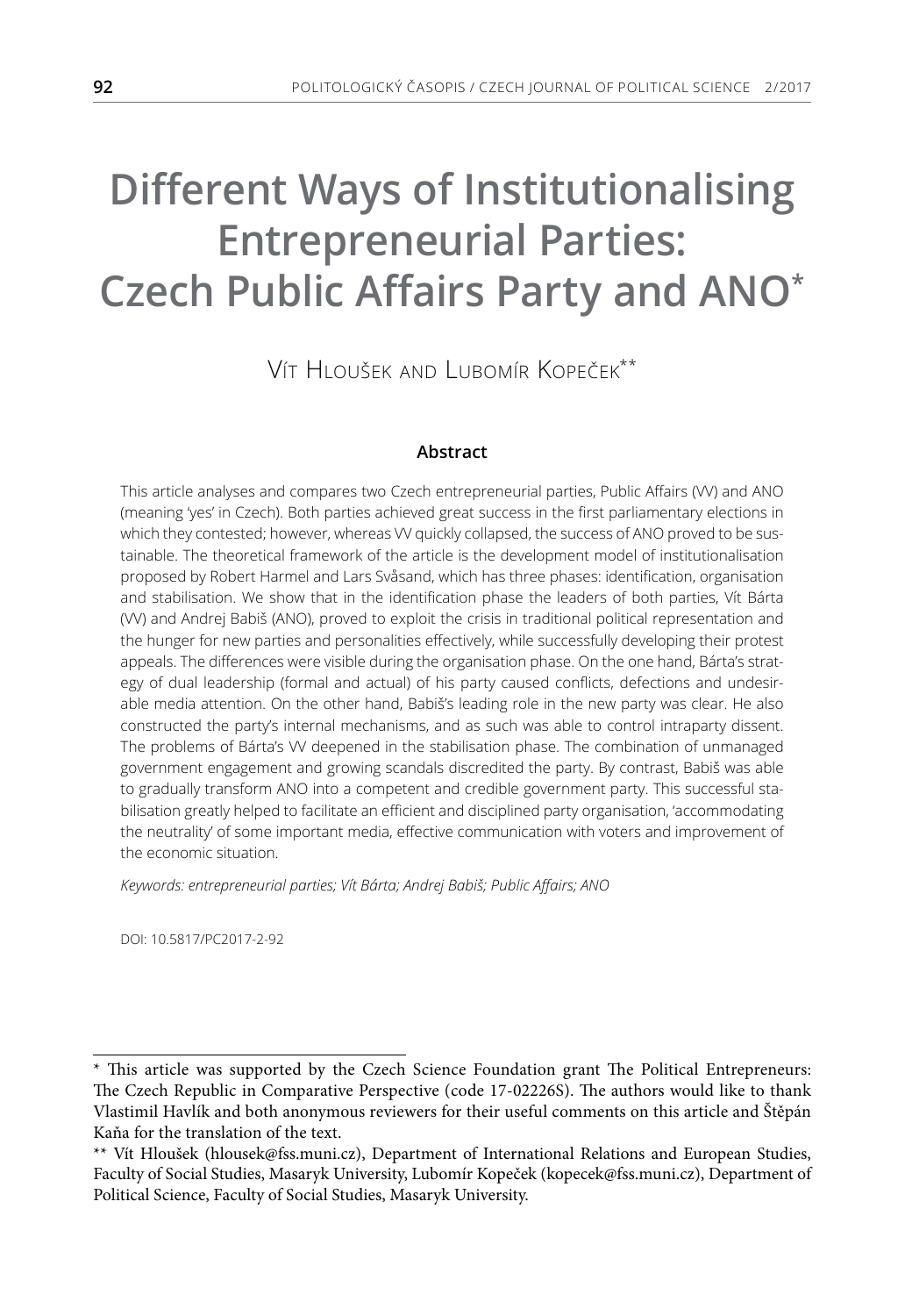#### **1. Introduction**

In recent years, party politics in East-Central Europe has provided the backdrop for the rise of many new parties, creating a rich seam of empirical material for analysis. Among the most interesting phenomena are parties formed by their founding fathers, who created them as political vehicles to further their own ideas or interests. Examples include Igor Matovič's Ordinary People and Independent Personalities in Slovakia, Ryszard Petru's Modern in Poland and Andrej Babiš's ANO in the Czech Republic. Typically, in addition to the leader who was crucial for their emergence, these parties have lacked prior backing in parliament and social rootedness, employing anti-establishment, and anti-party appeals. Their emergence has been linked with a number of circumstances conducive to their success. These include the economic troubles that affected the countries of the region at the end of the first decade of the twenty-first century, the considerable vulnerability of the 'old' parties as revealed by insufficient organisational capacity and rootedness, and the weakness of social cleavages (Hanley 2012, Tavits 2013, Casal Bertóa 2014, Haughton and Krause 2015).

When classifying new parties in Western Europe, scholars have tended to describe this group of newcomers as entrepreneurial parties (Harmel, Sv*å*sand 1993; Krouwel 2012; Bolleyer, Bytzek 2013; Arter 2016; also see Lucardie 2000 and Sikk 2005 for categorisations of new parties generally). The private initiative of a political entrepreneur was an important initial factor in establishing the party profile (Hopkin, Paolucci 1999; Krouwel 2006). Indeed, the study of the variable durability of these parties is as interesting as that of their emergence. After their initial electoral success, the majority collapsed quickly, although some managed to establish themselves over the longer term. The classic article by Robert Harmel and Lars Svåsand (1993) provides a three-phase development model of institutionalisation, one that is often used to analyse the fluctuating durability of these parties. This development model has been augmented and tested on cases such as the Pim Fortuyn List and the Freedom Party of Geert Wilders in the Netherlands (Lange, Art 2011), the National Front in France, Jörg Haider's FPÖ in Austria (Pedahzur, Brichta 2002), and True Finns (Arter 2016; Arter, Kestilä-Kekkonen 2014).

Using the Harmel-Svåsand model introduced in the next section, this article analyses and compares two Czech entrepreneurial parties, Public Affairs (VV) and ANO (meaning 'yes' in Czech). The two parties exhibited contrasting developments. Common to both was the fact that a successful entrepreneur had decided to enter politics to create them. In the case of the former, it was Vít Bárta, the owner of a large security agency; in the latter case, Andrej Babiš, a billionaire and owner of the large holding company Agrofert. Both parties achieved great success in the first parliamentary elections they contested: in 2010, VV polled almost 11 per cent of the vote, and three years later ANO received more than 18 per cent. Both came into government shortly after the elections. However, whereas VV quickly collapsed and did not stand in the next parliamentary elections, the success of ANO proved to be sustainable, and the party managed to maintain stable electoral support after coming to power. Although not yet confirmed by parliamentary election, the results of several second-order elections (local, regional and European) indicated that it was highly likely that ANO would survive as a relevant formation in the long term.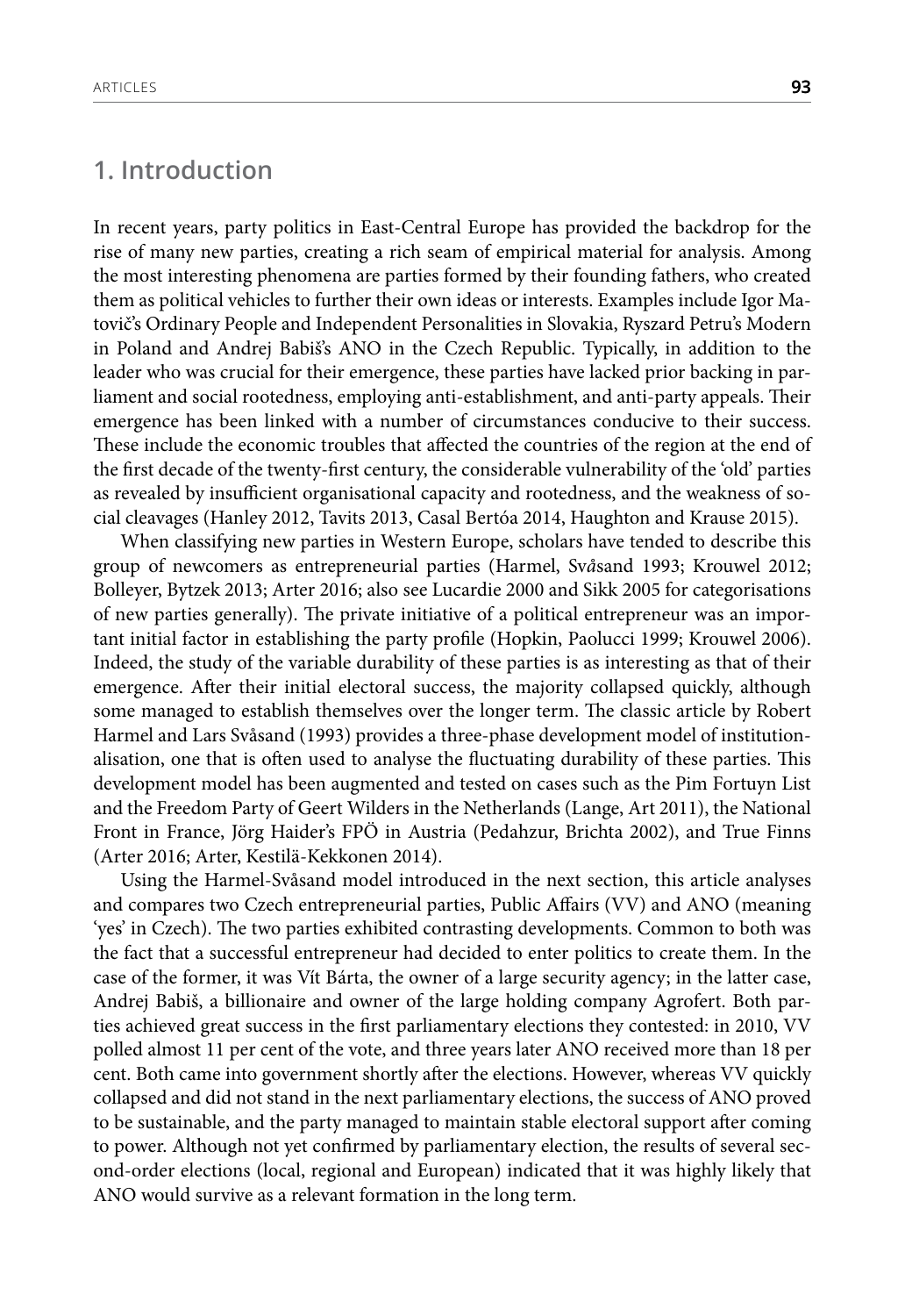The purpose of our article is to answer the following question: Why did one party collapse quickly, whereas the other has a high probability of political survival? The answer is of interest, not only for the study of Czech party politics; it may be of wider interest in the arena of research into entrepreneurial parties. We propose that the distinctions between Bárta's and Babiš's leadership and their differing organisational strategies were of fundamental importance, and that they illustrate how Babiš learned from Bárta's mistakes.

## **2. Party institutionalisation and three phases of development**

Classical scholars defined party institutionalisation as 'the process by which organisations and procedures acquire value and stability' (Huntington 1968: 13) or as 'a process by which followers develop an interest in the survival of a party independent of its current leadership' (Panebianco 1988: 53). Party institutionalisation is sometimes understood as an element of party system institutionalisation (Mainwaring, Torcall 2006), or is integrated into the construction of party-change theory (Harmel, Janda 1994). Vicky Randall and Lars Svåsand (2002: 12) have used the notion for new democracies when defining institutionalisation as 'the process by which the party becomes established in terms both of integrated patterns of behaviour and of attitudes, or culture'. Drawing chiefly on the work of Angelo Panebianco, they distinguished its structural and attitudinal components and internal (intra-party) and external (society-related) features.

When studying the institutionalisation of entrepreneurial parties, the emphasis has traditionally been on the *'*founding father', his leadership and organisational skills, which are important for transforming the party into an efficient electoral machine. The leader must show both strong *external* leadership, which makes the party attractive to voters, and an *internal* leadership quality that is fundamental to the functional organisation of the new party (Arter 2016; Lange, Art 2011). In terms of making the new party attractive to voters, the features of external leadership are evidently crucial. However, for a party to survive in the long term, its leader must be able to consolidate it internally and gradually institutionalise it within the party system.

The Harmel-Svåsand three-phase development model was conceived precisely in order to analyse the process by which parties institutionalise themselves. The first phase, *identification* begins at the moment the creation of the new party is announced; it consists of developing the party's identity and communicating its message. The entrepreneur must be a 'master preacher and propagandist', i.e. someone who combines creative, communicative and charismatic qualities. Typically, his message would be combined with a protest against the establishment, with the aim of attracting attention to ideas proposed by the party. However, the party might also appeal simply because it is new (cf. Sikk 2005). Harmel and Svåsand assume that given the need for a leader who interests voters in this phase to improve the likelihood of achieving success in the first elections, his nurturing of members' and supporters' identification with the party is more important than building an electoral machinery across multiple constituencies.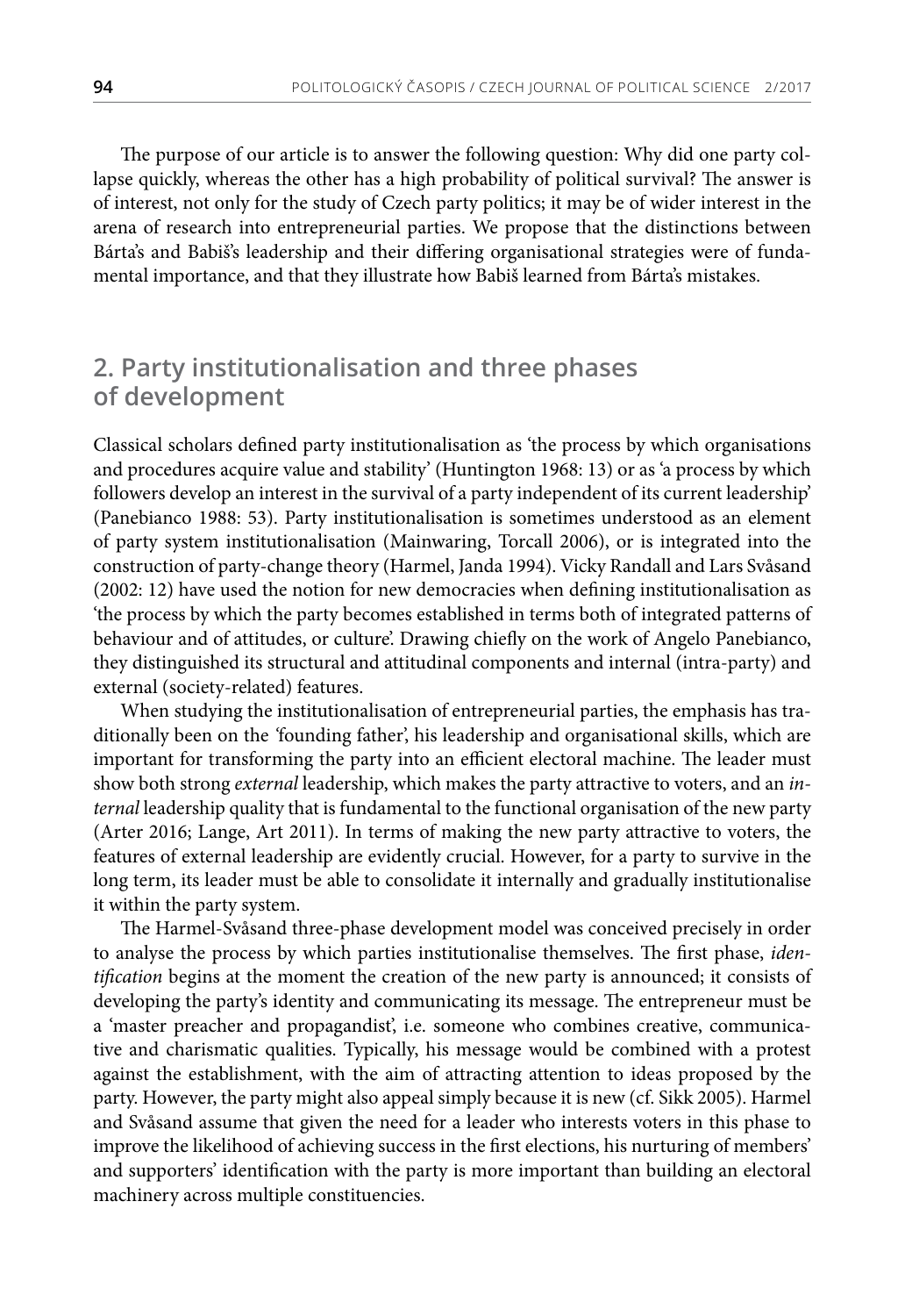An important critical moment in the development of an entrepreneurial party is when it obtains parliamentary and/or local office holders. Whereas previously, public attention was concentrated on the leader, now it is substantially diffused, to encompass new visible party representatives, and, in particular, to examine their proclamations and opinions, which contradict the wishes and positions of the leader. Thus, the second phase, organisation, is connected with establishing routine procedures and mechanisms for control and coordination; something that was almost unnecessary in the first phase, characterised by one-person representation. This phase involves the delegation of the leader's authority and responsibility, increasing membership, stabilisation of a permanent electoral organisation, and deals with the issue of factionalism. The leader must not just show some organisational qualities but seek to secure further development of the party.

The third, stabilisation phase of party development occurs when the party gains importance in terms of its acceptability; i.e. it is considered a potential coalition partner. Harmel and Svåsand understand the party's coalition potential in the spirit of Giovanni Sartori (1976). According to them, it is not necessary for a party to enter government; it suffices rather that other parties change their stance and are willing to cooperate with the entrepreneurial party. Thus, there is a shift in the primary focus in this phase, away from internal organisation per se toward solidifying the party's reputation as credible actor. The leader's abilities to moderate and stabilise are now quintessential. If the party is eventually drawn into the executive, this entails the risk of voter disappointment, and so the leader is tested by their ability to cope in this new situation. In other words, the third phase requires stabilisation on two fronts: within the party, and in relation to other parties. In this phase, the leader plays a double game, within and without the party, which places

| Table 1. Phases of party development |                      |                                                                                                                                                                                                                                                                             |                                                                                                                                                                                                                                                                        |  |  |  |  |  |
|--------------------------------------|----------------------|-----------------------------------------------------------------------------------------------------------------------------------------------------------------------------------------------------------------------------------------------------------------------------|------------------------------------------------------------------------------------------------------------------------------------------------------------------------------------------------------------------------------------------------------------------------|--|--|--|--|--|
| Phase                                | Primary<br>objective | Specific tasks                                                                                                                                                                                                                                                              | Leadership needs                                                                                                                                                                                                                                                       |  |  |  |  |  |
| $\mathbf{1}$ .                       | Identification       | Develop message<br>Communicate message<br>Draw attention to party<br>Adopt (non)organisational style                                                                                                                                                                        | <b>CREATOR and PREACHER</b><br>Originality and creativity, communication<br>skills, charisma, authoritativeness                                                                                                                                                        |  |  |  |  |  |
| 2.                                   | Organisation         | Develop and routinise procedures<br>Delegate and co-ordinate<br>Build and maintain consensus among<br>competing factors                                                                                                                                                     | ORGANISER<br>Organisational orientation and skills,<br>consensus building skills, strategic skills                                                                                                                                                                     |  |  |  |  |  |
| 3.                                   | <b>Stabilisation</b> | Develop reputations for credibility<br>and dependability<br>Fine-tune and implement message<br>and procedures<br>Develop ongoing relations with other<br>parties (perhaps eventually within<br>coalition government)<br>Source: Adopted from Harmel and Svåsand (1993: 75). | <b>STABILISER</b><br>Personal reputation for credibility<br>and dependability, administrative skills<br>(for organisational maintenance and<br>fine-tuning), complex human relation<br>skills (to lead complex party organisation<br>while dealing with other parties) |  |  |  |  |  |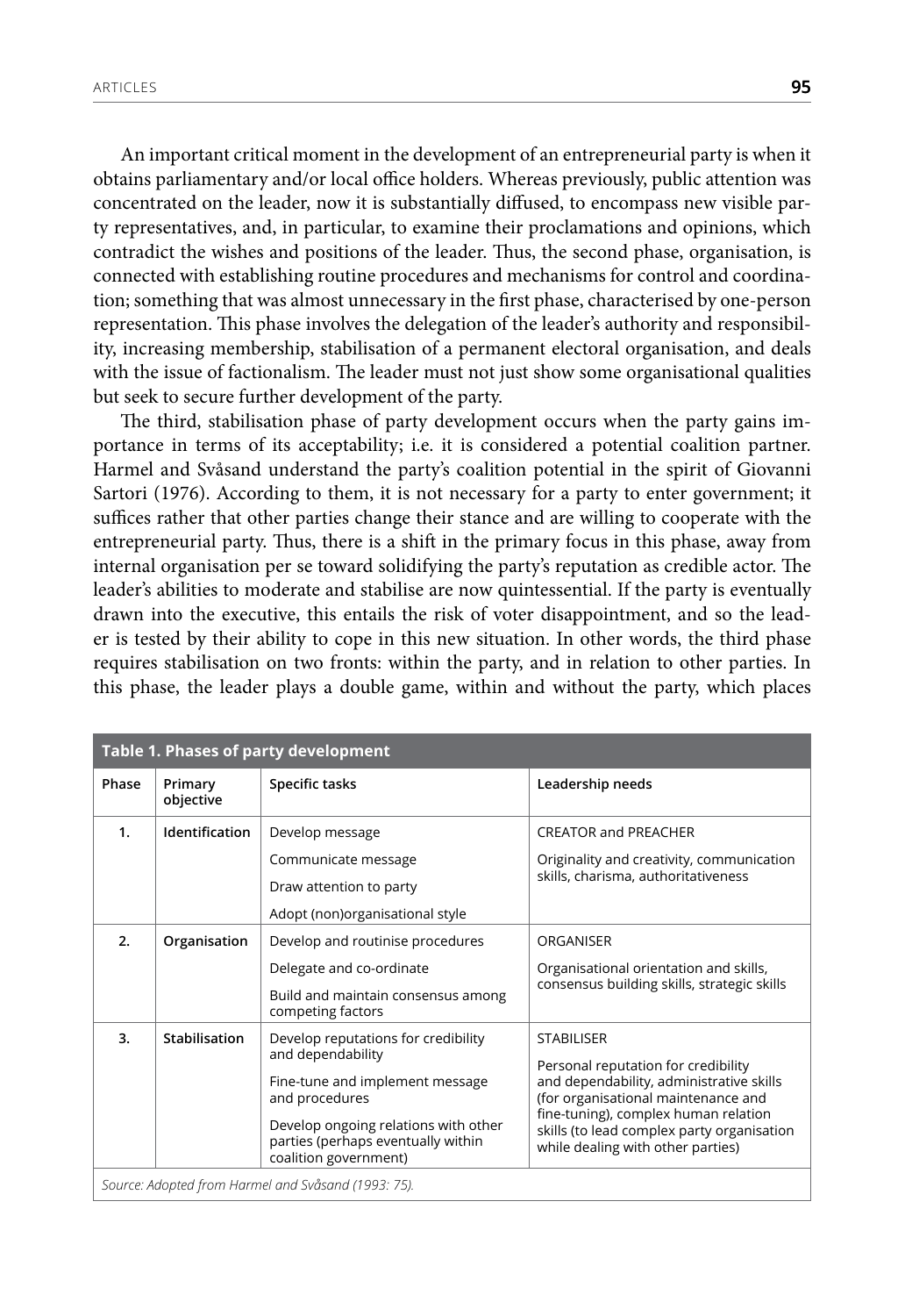considerable demands on his political skills (Harmel, Svåsand 1993; cf. Arter 2016; Randall, Svåsand 2002).

The phases may overlap, as indeed the examples from both Czech parties show. They are summarised in Table 1, and the remainder of the article is structured according to these phases. After briefly introducing each party, we will then analyse the strategy and behaviour of the leader in every phase.

## **3. The Public Affairs party: destructive consequences of concealing the real leader**

Vít Bárta entered politics as a successful businessman: he co-owned the security firm *Agentura bílého lva* (White Lion Agency, ABL) with his brother. Unlike the billionaire Andrej Babiš, Bárta was not one of the country's richest entrepreneurs. At the time when Bárta's political project, i.e. to take over and develop the Public Affairs party, was set in motion, ABL's turnover was about CZK 900 million per year (about \$40 million), and the company employed fewer than 2,000 staff, mainly in the capital, Prague (ABL 2009). By entering politics, Bárta sought to enlarge the scope of his company's activities, in particular to improve his position to win public tenders. The means for his political and economic expansion was to be VV, which was originally founded in 2001 as a local Prague party with a handful of members who had no national ambitions and no links to Bárta's agency. An interesting trait of VV among entrepreneurial parties was that Bárta did not found the party; rather, with the assistance of people linked with ABL, he took control of it around the middle of the first decade of the twenty-first century (Hloušek 2012).

The purpose of VV was to serve as a base for ABL's expansion, as was outlined in a document entitled *Strategy 2009–2014*, which Bárta presented to a narrow circle of his top agency managers in October 2008. The strategy was extremely ambitious, assuming that ABL would become the largest private security agency in the country. This would be achieved by winning new customers, and hence contracts in the public sector from various state offices, self-governing bodies, hospitals, schools, etc. The document stated explicitly that it was not possible 'to separate economic and political power' (Strategie 2008; cf. Kmenta 2011: 263–264; Bureš 2014). The notion of interconnecting political and economic power was elaborated in detail in the so-called Ethical Code of Public Affairs, dated January 2009 (Kodex 2009). The Code outlined a management structure for VV that minimised the influence of officially elected bodies (i.e. those visible outside of the party) and maximised the importance of unofficial mechanisms, in particular, the central role of Vít Bárta and his innermost circle, the so-called Conceptual Council of Public Affairs.

#### 3.1. Identification: 'Down with the dinosaurs!'

The Code was also the key document outlining a strategy for attracting voters. The fundamental message was that the party offered 'simple solutions to complex issues' and 'a defi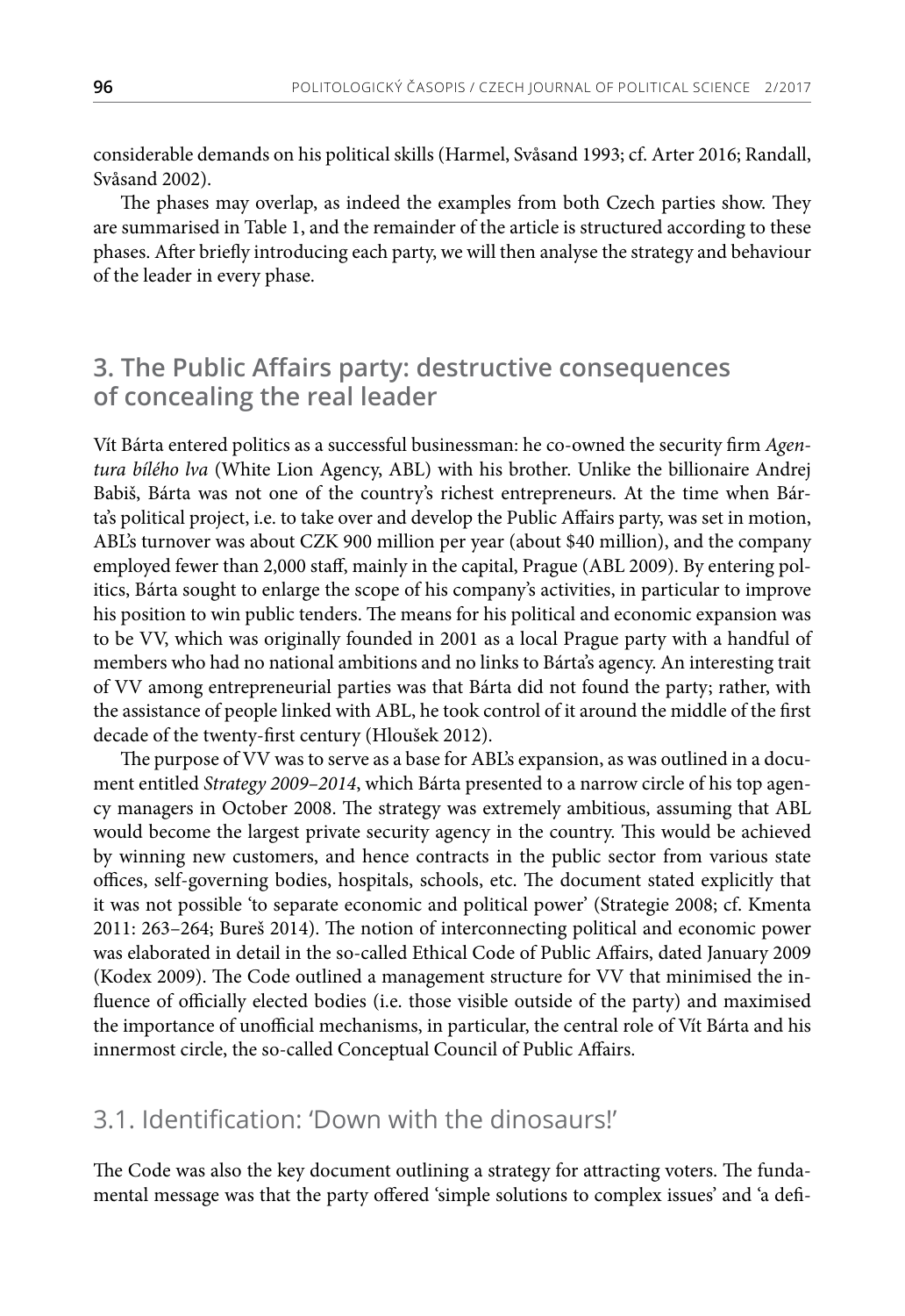nite and immediate benefit for the citizen'; it was 'not to disparage the superficiality of the voter', but to be 'vibrant', 'entertaining' and 'non-traditional' (Kodex 2009). The face of this strategy was the popular journalist Radek John, who in mid-2009 replaced Bárta's colleague Jaroslav Škárka as VV's chair. This proved to be a shrewd move. John communicated the party's election message convincingly and, ahead of the elections, was even named the country's most popular politician in some opinion polls (CVVM 2010a). Among the candidates of the parliamentary parties, John won the second highest number of preferential votes in the elections (Kneblová 2010). Bárta, publicly virtually unknown, appeared merely as VV's electoral manager, although he was placed in an electable position on the party's candidate list. Formally, he was not even a member of the party at this time.

In the process of creating the VV party's identity, its management deftly harnessed the atmosphere of the time, which was marked by misgivings about the beginnings of economic recession, and, more importantly, the growing dissatisfaction with governance and the political classes. Added to this were concerns over political instability and numerous scandals, many involving corruption accusations (Hloušek, Kopeček 2014).<sup>1</sup>

Public Affairs were assisted by the fact that the early election, which had been called, was annulled by the Constitutional Court (Balík 2010). In their first nation-wide electoral test, i.e. the European Parliament elections in spring 2009, VV polled just 2.4 per cent of the vote, and the postponement of the national parliamentary elections until spring 2010 allowed the party sufficient time to adjust its political offer to match the social environment. Its main election slogan was 'The end of the political dinosaurs.' According to John, a dinosaur was 'someone who has been in politics for more than ten years, can't do anything other than politics, understands it as his trade and starts to make deals' (Rovenský 2009). The party was particularly critical of the two largest parties, the Civic Democrats (ODS) and the Social Democrats (ČSSD), who it accused of being guilty of corruption. John repeatedly described them not only as dinosaurs but also as thieves, criticising their incompetence in governing the country (Havlík 2015). Analyses show that political corruption was a key topic in the party's election campaign. The Public Affairs party dedicated more space in its party manifesto to the topic of fighting corruption than any other party receiving seats in the Chamber of Deputies (Eibl 2010; Havlík, Hloušek 2014). Strangely enough, John (and Bárta) joined those voices criticising the interference of private economic interests in politics; at the time this was plausible, as the public did not know that VV was connected with ABL.

The party's election manifesto was eclectic and could not be situated on the left-to-right axis, something that VV presented as a virtue, and as evidence that the party was distinct from the 'dinosaurs'. Radek John said at the time: 'We don't want to move left or right, we want to move forward' (quoted in Havlík 2015). The party proposed direct democracy as the primary cure for political ailments.

In its format, the party manifesto corresponded fully to the spirit of VV's Ethical Code mentioned above. Its short format, and its design as a cartoon, promised to the average voter *Pavel* (Paul) and his family the resolution of all problems. A cartoon character resembling Radek John was dressed in a superman-like costume to reinforce the message. This mood was supported by other elements of the campaign. For instance, before the cancelled early election of 2009, the party deployed a large number of billboards featuring several of the party's young female candidates dressed only in swimsuits; this was later followed by a 'sexy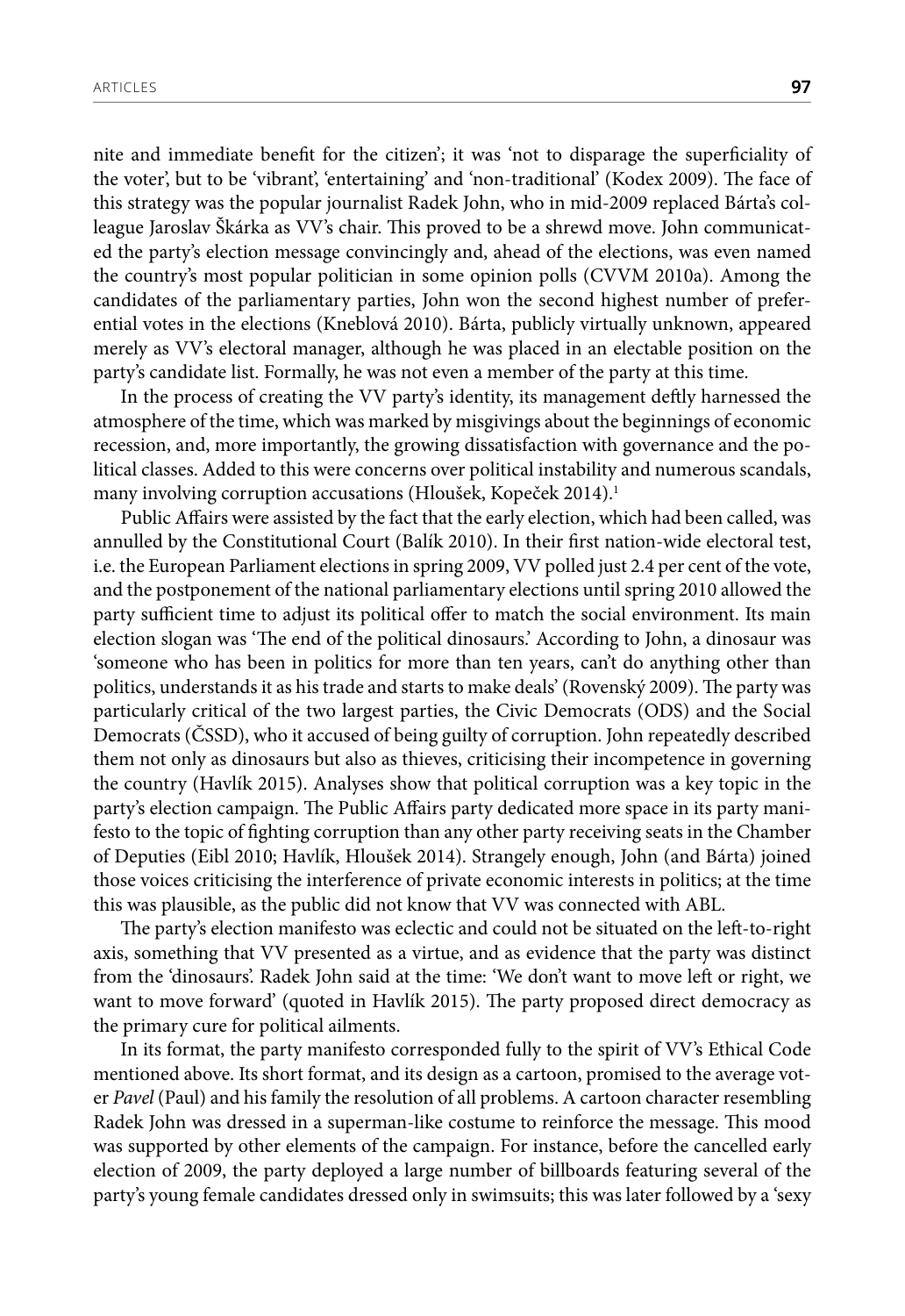calendar' in a similar vein. In the elections held in late May 2010, this political message secured fourth place for VV, with almost 11 per cent of votes and 24 seats in the 200-head Chamber of Deputies (table 2).

| Table 2. Election Results of the VV and ANO (Votes %)                                                   |                            |      |                  |       |                           |       |                           |       |  |  |  |
|---------------------------------------------------------------------------------------------------------|----------------------------|------|------------------|-------|---------------------------|-------|---------------------------|-------|--|--|--|
|                                                                                                         | <b>Chamber of Deputies</b> |      | Local Elections* |       | <b>Regional Elections</b> |       | <b>European Elections</b> |       |  |  |  |
|                                                                                                         | 2010                       | 2013 | 2010             | 2014  | 2012                      | 2016  | 2009                      | 2014  |  |  |  |
| vv                                                                                                      | 10.88                      |      | 2.93             |       | 0.25                      |       | 2.40                      |       |  |  |  |
| <b>ANO</b>                                                                                              |                            | 18.7 |                  | 14.59 |                           | 21.05 |                           | 16.13 |  |  |  |
| * All councils (total valid votes include city district councils), excluding coalition candidate lists. |                            |      |                  |       |                           |       |                           |       |  |  |  |
| Source: Czech Statistical Office.                                                                       |                            |      |                  |       |                           |       |                           |       |  |  |  |

## 3.2. Organisation: concealed decision-making behind the façade of direct democracy

When Radek John, freshly elected leader of VV, was asked about Bárta for the first time he said: 'It's very simple – Vít Bárta, ABL owner, lives with Kateřina Klasnová, deputy chair of VV. He founded the Club of Engaged Entrepreneurs, from which we obtained CZK 12 million (approx. \$0.5 million), and he decided he wanted VV to win seats in Parliament.' (Rovenský 2009). Members of the Club of Engaged Entrepreneurs included not only Bárta, but also additional future representatives of VV. The conditions for membership were arranged in such a way that the potential members had to donate at least CZK 1 million to a specified party (in reality the only eligible party was VV). Prior to the party's success in the parliamentary elections, the Club was its main donor (Stauber 2015: 140).

Even more importantly, John's words, as quoted, did not correspond to the much more interesting internal organisational reality of VV. In addition to its formal top-level bodies, which at first sight did not significantly deviate from what was the norm among Czech parties, the party also had an informal, yet crucial body, unmentioned in its statutes: the so-called Conceptual Council. Created in 2009 and described by the party's secret Ethical Code as the 'real governing body of the party' (Kodex 2009), it was comprised of a circle of people that changed slightly over time. They usually also held positions in official party bodies; examples include Škárka and Klasnová, as mentioned above, and Josef Dobeš, head of human resources in ABL and VV deputy chair, who became education minister after the 2010 elections. Remarkably, the main face of the party and its official chair, John, was not a member of the Conceptual Council, apparently because he originated from outside ABL. The head of the Council was Bárta, in whose flat the body held its meetings. Testifying to the spirit of the Council is the fact that Bárta called its members, who each supervised a field of the party's activities, 'gurus', and described himself as the 'superguru' (Kmenta 2011: 325).

This clandestine management of VV was hidden behind an entirely different façade than was presented to the public. According to statutes, it was the party members and registered supporters, the so-called *véčkaři* (the 'Vs') who voted for the party chair and deputy chairs in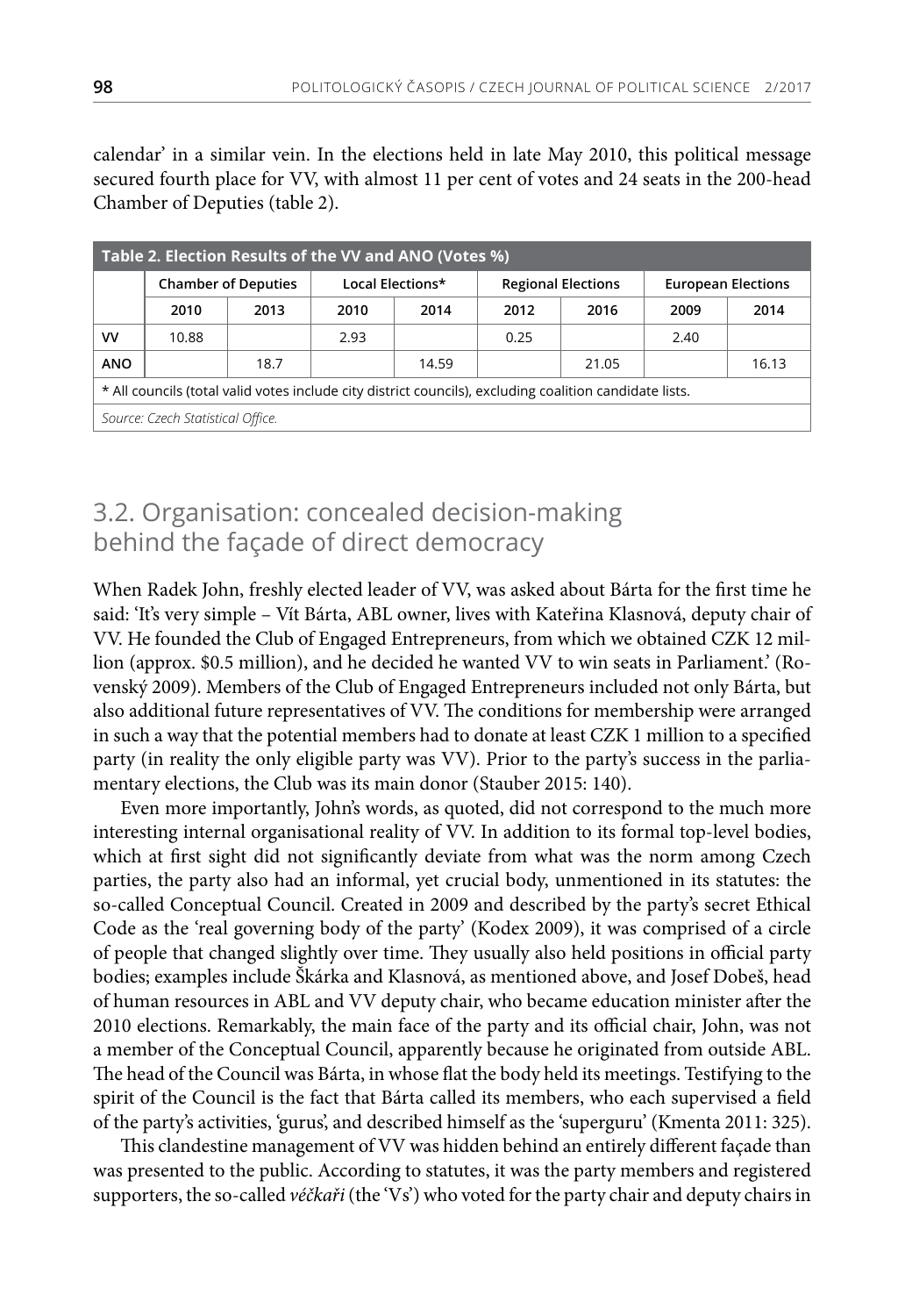a direct electronic election. Only subsequently, at the national conference of the party – its supreme body – were these party officials confirmed in their posts (Stanovy VV 2009). The intraparty referendums, the VV leadership claimed, were intended to determine virtually all the important personal and political decisions of the party, including those concerned with its programme. However, the scope of the issues put to the vote was not specified in the statutes, and neither was it clear whether the votes were binding for the leadership.

It was difficult to obtain VV membership (see below), but easy to become a registered supporter. Hence, the number of supporters was many times that of members, reaching almost 20,000 during the 2010 elections. The problem, however, was that only a small section of these registered supporters participated in intraparty referendums and soon after the 2010 elections suspicions started to emerge that the VV leadership had rigged their results. In spring 2011, defecting party representatives confirmed these suspicions (ČT 24 2011). For the party leadership, the supporters' votes were useful in two respects: they served as a façade covering the reality of decision-making in the party and were something of a litmus test to establish the fickle opinions of its supporters.

In order to uphold the image of a countrywide party with a physical presence, VV created local members' clubs, chiefly between autumn 2009 and spring 2010. Although initiated by the centre in Prague, the process was largely spontaneous (Jarmara 2011). In many regions, only a handful of clubs were created, because the membership was small; this posed no serious obstacles, given the fact that the party's election campaign was centralised and professionalised. Beyond these local clubs, until 2011, VV lacked the regional- and district-level organisations common to other Czech parties.<sup>2</sup> The non-existent regional bodies were substituted with regional party forums, comprised of chairs of local clubs and regional managers, the latter chosen and paid for by the leadership in Prague, which thereby informally secured a strong say for itself. Regional forums were given a key role in compiling candidate lists for elections to the Chamber of Deputies in the individual regions. The candidate selection process was seemingly very open, with regional election leaders chosen in direct elections by the supporters and members in the region (as were the chair and deputy chairs of the whole party nationally). In practice, however, candidates for regional party leader were preselected by forums that consulted with the party centre about their choices. The regional forums were also key to ordering candidates who followed the regional election leaders on the lists (Spáč 2013a; 2013b). However, the quick disintegration of VV's parliamentary party group after the elections showed that even this highly controlled method of assembling candidate lists could not secure their full loyalty towards party leadership.

One very specific instrument deployed by the leadership, namely contracts concluded between the party and its candidates ahead of the 2010 elections, also proved insufficiently effective. If elected as an MP, these contracts would bind the candidates to remain in the parliamentary party and to vote in accordance with the party line, under penalty of an enormous fine. These contracts corresponded to Bárta's logic. He considered the monies expended on building up VV and its election campaign an investment on which he wanted a return (Strategie 2008 and Kodex 2009). Thus, the contracts were intended to protect his investment. However, they contravened the constitutional order, and their ability to dampen VV MPs' dissatisfaction was short-lived; in contrast, they escalated the debate about the party's character and the strange way in which it was run.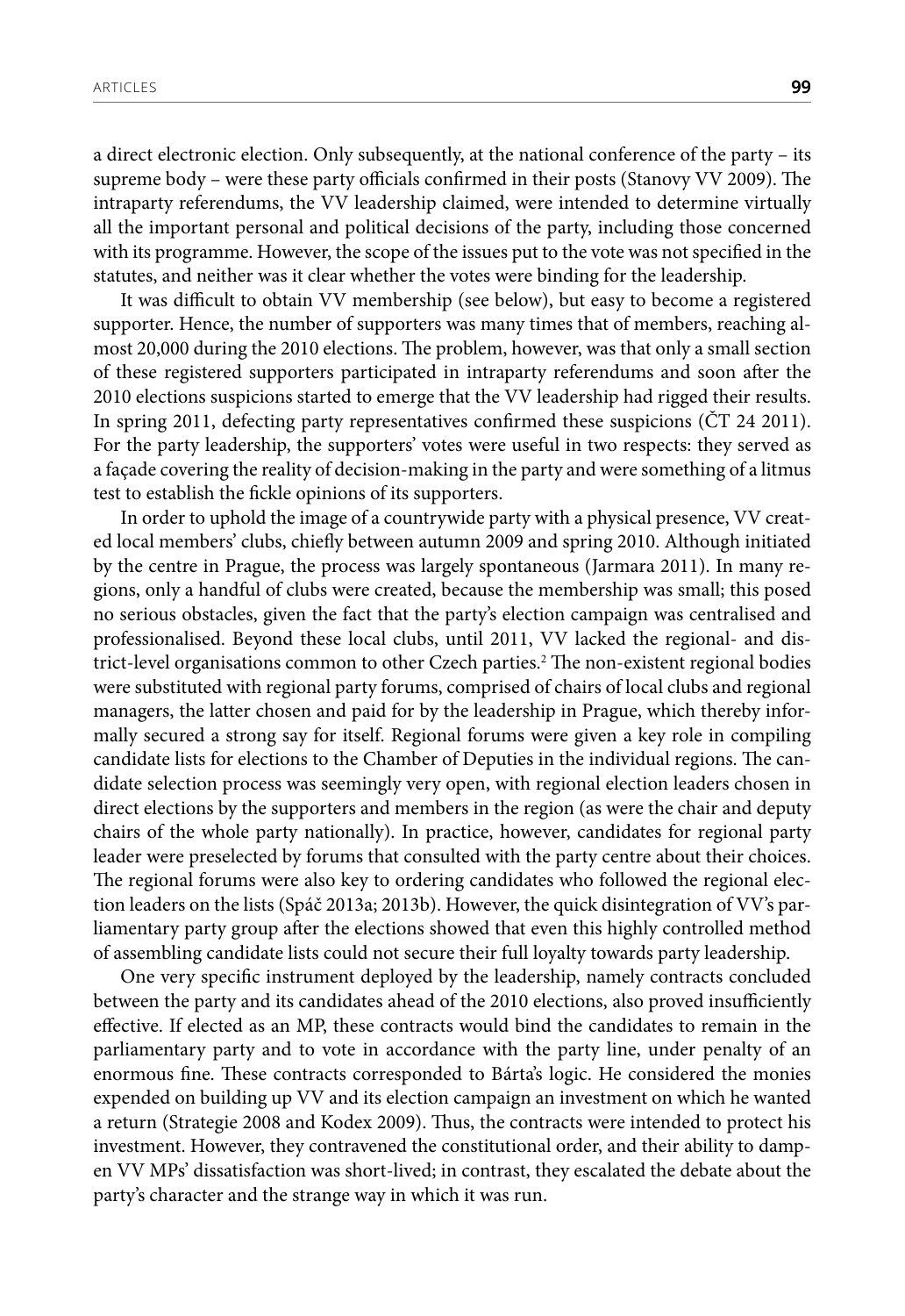Also noteworthy was VV's attitude towards accepting new members, which completes the picture of the party's organisation strategy. The party was much less welcoming of potential members than of registered supporters. When in late 2009 the number of applicants for membership rose sharply due to the party's improved rating in the opinion polls, a waiting period of one year was introduced, evidently to keep the membership under control. John presented this step to the media as a measure against careerists (ČRo 7 2009). Thus, while in early 2010 the party had fewer than 1,000 members but 1,400 people on the waiting list (Janiš 2010), by the end of 2010, the number of members had risen to a mere 1,700 (Válková 2011). Furthermore, it was the Council,<sup>3</sup> the broader official leadership of VV, which decided upon the admission and expulsion of each individual member (Stanovy 2009). In the demands placed on prospective members and the centralisation of the admission procedure, VV was unique among Czech parties.

Yet even self-protection mechanisms intended to protect it against potentially unreliable members failed to prevent internal dissent, which was greatly intensified by the public discussion about Bárta's intentions and his hidden directorship of the party. For instance, in April 2011 the VV club in Plzeň, one of the largest cities, called for Bárta to be expelled from VV. The party centre responded in summer 2011 by further tightening its demands on members, which had already been comparatively severe. Now prospective members had to produce a declaration that they were free from debt, a statement from the state-maintained criminal record repository, and a curriculum vitae. Furthermore, the party's Board (*grémium*), the inner official leadership, was given the right to demand further documents that had been unspecified in the statutes (Stanovy 2011). The purpose of this tightening was to gain greater control over the membership; yet it was only put into practice when the party faced a serious wave of defections and was practically falling apart.

### 3.3. A failed stabilisation phase

After the 2010 election, the coalition potential of VV proved surprisingly high, as the centre-right parties ODS and TOP 09 needed VV to form a majority government. VV was close to the centre-right parties on many economic issues, and although this was not much in evidence during the electoral campaign, it was made apparent after the election by the VV leadership as a kind of bridge into government.4 This flexibility secured four ministries for VV in the new government, led by Petr Nečas (ODS), including those of the interior (for John) and transport (for Bárta).

This unambiguous foregrounding of an office-seeking strategy contradicted the party's anti-establishment message, however. Indeed, such a message could hardly be deployed in a situation when VV ministers sat in government with a number of people whom they had previously described as 'political dinosaurs'. Hence, the appeal had to be transformed, although the original message was still used on occasion by party representatives (Havlík, Hloušek 2014; Havlík 2015). Furthermore, the credibility of VV, including its main face, John, began to be undermined by the party's obvious unpreparedness for a role in government. John, now the minister of the interior, spoke about a 'suicide mission' in the media, describing himself as unprepared to lead the ministry (Viktora 2010). His ratings and those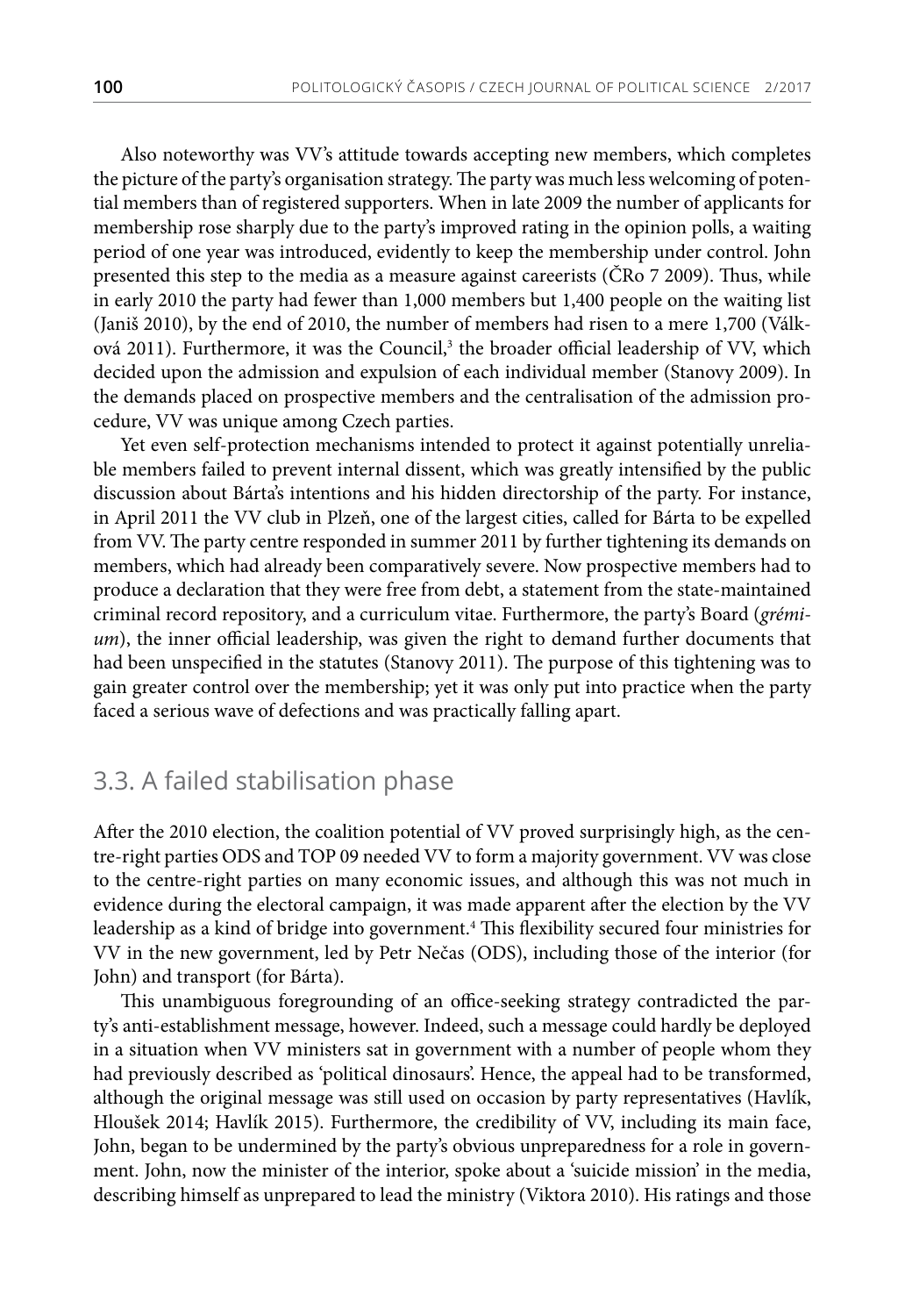of the party plummeted, as was confirmed by the party's debacle in the October 2010 local elections, where its average across all local assemblies was fewer than 3 per cent of the vote (comp. Table 2).<sup>5</sup> The organisational strategy of the party, particularly its wary approach to new members, contributed to the fiasco. Its sparse network of clubs resulted in many small and medium-size towns and cities being unable to put together candidate lists for the party. Similarly, the lack of ordinary district and regional structures had negative effects, as under normal circumstances such bodies would have coordinated the campaign.

The party sought to deal with the evident problem of a lost electorate by offering a new message: to this end it used blackmail to oppose the Nečas government from the inside, in particular by seeking to correct its economic and social agenda (Hloušek 2012). This was made more colourful by the party's dramatic press conferences, threatening relatively openly from late 2010 onwards that the party would leave the government coalition. Such a step would facilitate retention of VV's protest character. This message was accompanied by a 'new' face for the party: its *de facto* leader and minister for transport Bárta, who was becoming more visible and popular (CVVM 2011).

The chances of the new party message succeeding, however, were overturned by a public discussion that raised the discrepancies between the formal and actual mechanisms of the party's operations. Firstly, in early March 2011, information was leaked to the media regarding a letter written by VV deputy chair Klasnová to other people in the party's leadership. In it she said that there was 'a totalitarianism' in the party, which she connected with Bárta, who was now her husband (Šťastný 2011). Shortly after this statement, the deputy chair of the party and one of its MPs, Jaroslav Škárka, defected. He described VV to the media as a party run dictatorially by Bárta, alleging he was buying the loyalty of some MPs. Even more destructive was the publication in an influential daily newspaper *Mladá fronta Dnes* of a well-documented story identifying VV's genesis as an economic project, the purpose of which was to obtain political power. Among other things, the paper's exposé contained explosive information about ABL's surveillance of politicians from competing parties.

Bárta responded by resigning as minister and Prime Minister Nečas decided in early April 2011 to push VV representatives connected with ABL out of the government, as he believed they represented a security risk. The coalition survived the crisis at the cost of a compromise: VV remained in government but its position was weakened, as the party lost the politically sensitive ministry of the interior, to which a non-partisan head had been appointed.

This crisis fundamentally damaged the party's credibility and its internal cohesion. Three MPs, including Škárka, left the party. The police started an investigation, addressing the allegation that Bárta had paid Škárka and some other MPs for their loyalty to the party. The party leadership also sought to salvage its tattered image by continuing the strategy of 'internal opposition' within the coalition, although this only accelerated the party's disintegration. When in spring 2012 Bárta was brought to trial for bribing MPs, VV sought to avoid the media storm that devastated the party by creating another crisis in government and by announcing that VV ministers might leave the government. Tired by the endless disputes, ODS and TOP 09 politicians proposed calling an early election, which would spell VV's demise, given that its popular support at the time was minimal. Furthermore, VV ministers were out of control, announcing that they would not resign after all; the party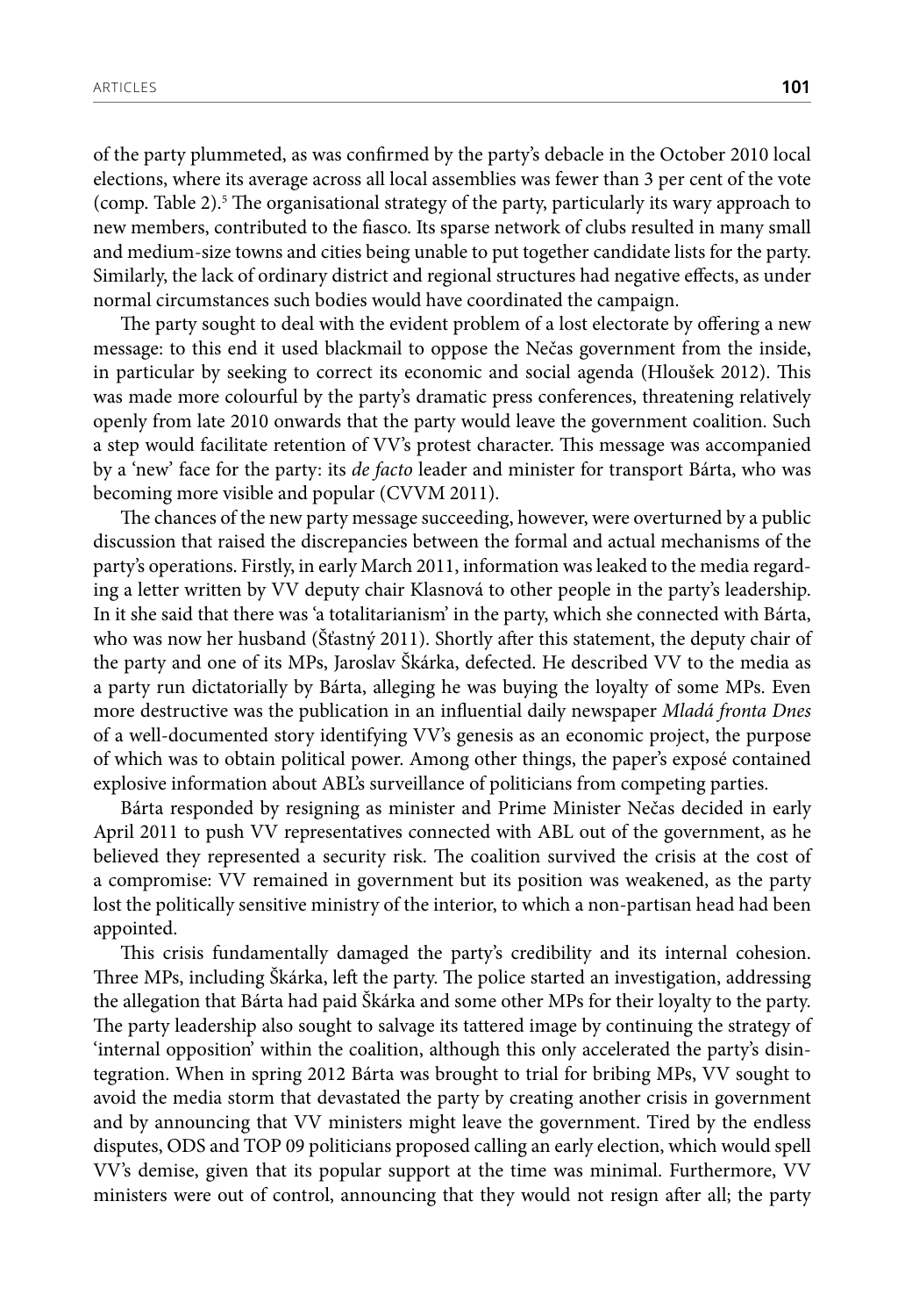leadership then abandoned the idea of resigning from government, losing the last remnants of their authority. A final blow for VV came in April 2012, when Bárta received an 18 month suspended sentence for bribery.6 VV's ministers left the party, joined by some of the party's MPs, allowing Nečas' government to maintain a fragile majority in the Chamber. What remained of VV was pushed into opposition; by that time most of the members had already left the party, leaving its membership at about 700 in spring 2012 (Válková 2012).

In early 2013, an attempt was made to revitalise VV's ethos by finally making Bárta the official chair of the party; yet by that time, he was a compromised figure and this measure could not have a positive effect. The party did not stand in the early elections in 2013 and concluded its activities two years later.

#### **4. Andrej Babiš's ANO**

The billionaire Andrej Babiš was surprised by the rise of VV in the 2010 elections and noted that 'a successful party can be built up fairly rapidly in Czechia' (Pergler 2014: 131). Like Bárta, Babiš was a successful businessman, although his economic potency was much greater. The Agrofert holding company owned by Babiš was a large economic empire, consisting of more than 200 firms with almost 30,000 employees, mainly in the chemicals industry and agriculture. The holding company operated throughout the country and also abroad, and its value was estimated at \$1–2 billion (cf. Agrofert 2011).

As Babiš built up his empire after 1989 he came into intimate contact with the political world, maintaining good relations with both the Social and the Civic Democrats; yet towards the end of the twenty-first century's first decade, these relations cooled considerably. Babiš's steps leading towards the foundation of ANO were probably motivated much like Bárta's; by directly entering politics, he sought to secure growth for his holding company. However, another likely motivation for Babiš was his frustration with politicians, on whose decisions he often depended. When entering politics, Babiš vented these frustrations openly (Pergler 2014), adding a strong mark of personal authenticity to his political message.

#### 4.1. Identification: 'Yes, things will get better!'

2011 witnessed Babiš's reinvention of himself as a political leader. The billionaire, who until then had rarely appeared in public, started to communicate intensively, issuing statements such as 'Our politicians do everything to prevent us from doing business' or 'People who have proved that they know how to do business and direct large companies would also be better in governing our cities and state' (Tintl 2011; Mařík 2011). Thus, the core of his anti-establishment and, at the same time, managerial message came into being, without, however, promoting direct democracy as VV did. Most attractive to the media were Babiš's anti-corruption appeals, such as those made when comparing the Czech Republic with Palermo in Sicily.

At the heart of Babiš's message was his own *persona* and business story. In the founding appeal of his initiative, entitled 'Action of Dissatisfied Citizens' (*Akce nespokojených občanů*,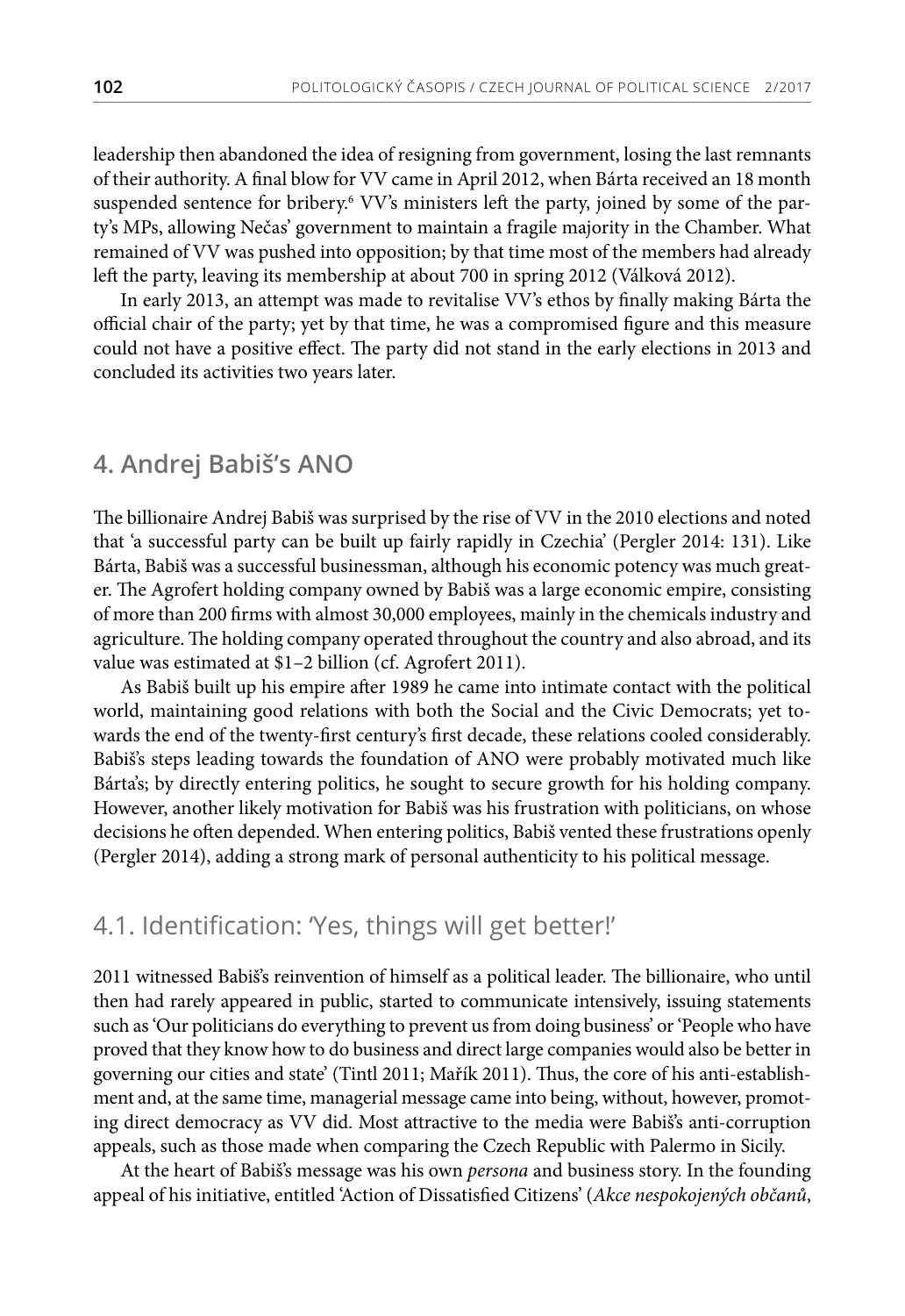from which the acronym ANO was later derived), he published in several large dailies in November 2011, writing:

I employ thousands of people in my firms in Czechia, pay hundreds of millions in taxes and am every bit as annoyed as you are. I am annoyed because since the revolution [of 1989] not only have our politicians proved unable to manage our country, but they watch as theft continues. I am infuriated that we live in a dysfunctional state. (ANO 2011)

From the outset of his 'politicisation', Babiš had to deal with frequent comparisons in the media between him and the secret leader of VV, whose role was hotly debated at that time. Babiš strongly objected to such comparisons and claimed that he did not intend to get involved 'in the manner of Mr Bárta, whose 'secret' get-rich projects are now known by the whole Czech Republic' (Pšenička, Mařík 2011). The very visible way in which Babiš announced the birth of his own political project in a live TV broadcast on a popular late night show at the end of September 2011, to which he had been invited, was evidently motivated not only by attempts to garner the greatest public attention possible, but also to present himself as 'non-Bárta'. Symptomatically, Babiš also sought to pre-empt speculation about the lack of transparency in the funding of the new political project, declaring openly that he was 'the one who pays for it all' (Dolejší 2012). Indeed, in the early days, ANO obtained an overwhelming share of its funding from Babiš and his companies (ANO 2012).

Remarkable verbal acrobatics were integral to Babiš' message: he criticised all politicians; openly constructed a new party, which he nevertheless described as a 'movement'; and consistently rejected the idea that he himself was becoming a politician. In his founding appeal, he claimed that he only wanted to manage the new entity, and indeed for some time he unsuccessfully sought to find a publicly known personality who could head his project. Officially, Babiš claimed that he did not want to be leader because he was unsuited for the job – given the ongoing public discussions about how he had become rich and other issues. He himself said at the time: 'I am one of those opportunists who during the *ancient régime* crawled into the [communist] party in order to be able to travel abroad; I am probably not a historical moral ideal' (Kubátová 2011). Other problematic facets of Babiš's profile were that he had probably collaborated with State Security, i.e. the secret police of the communist regime (an allegation he denied) and that, being of Slovak origin, he did not speak Czech well.

Babiš did, however, learn from Bárta's mistake and at the founding congress of ANO in August 2012 he had himself elected by delegates as chair of the party, a fact he commented on, stating that there was 'no point in searching for some sort of trained puppet' (Válková, Dolejší 2012). He could not have distanced himself from the pairing of Bárta – John more clearly. Nevertheless, until summer 2013, Babiš refused to stand for election to parliament and to serve as the leader for parliamentary elections. Evidently, he later changed his mind. He decided to keep ANO firmly under his control and not to split the power with any person who would lead the campaign. This was due to the experience he had gained building up his party. He also sought to repudiate the label of 'Public Affairs Mark II', which the media attached to his party, by keeping openly both the position of the party leader and the leader of the electoral campaign. Similar to Bárta in 2010, Babiš could also profit from the serious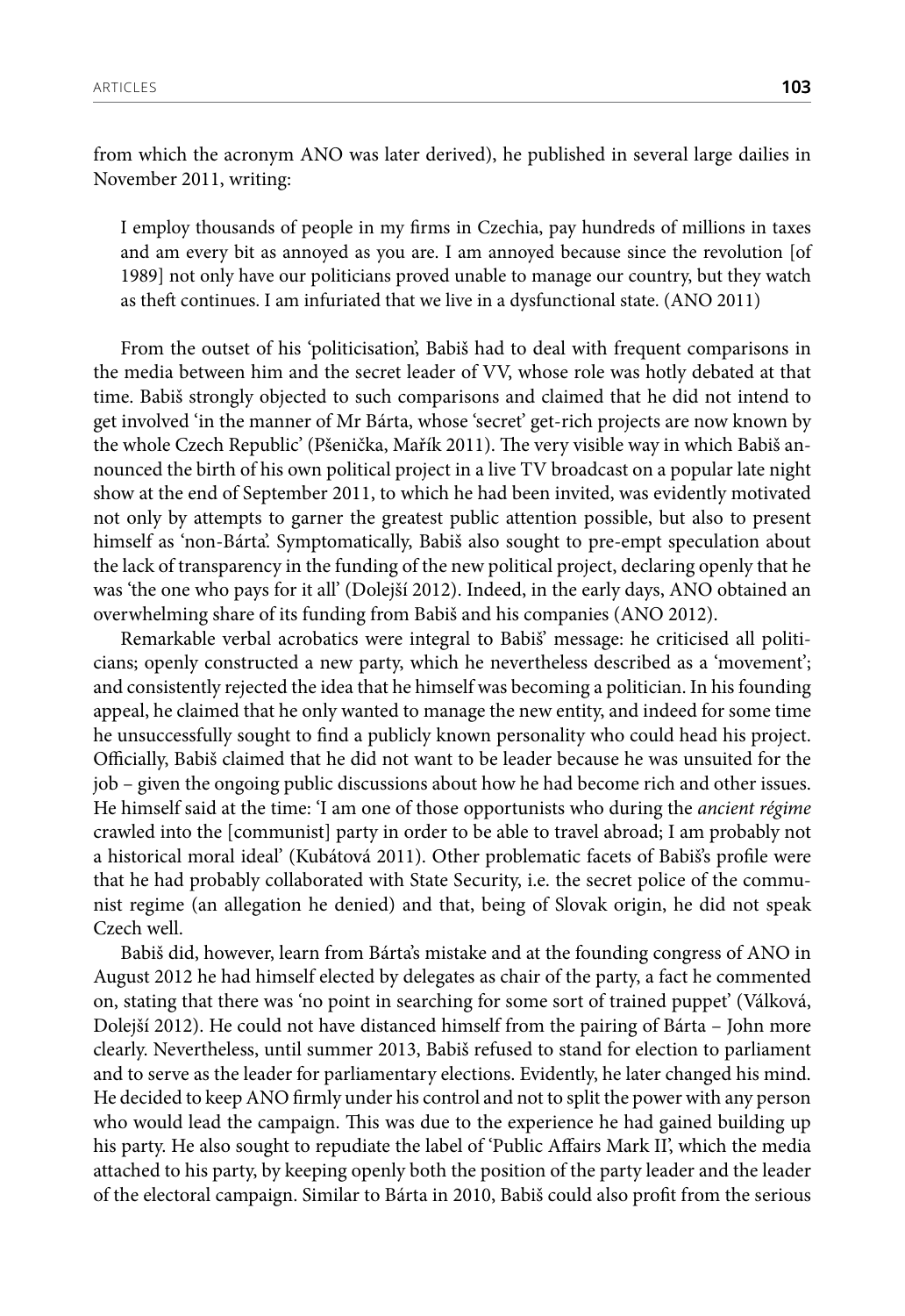crisis affecting existing politics, which culminated in an enormous scandal that swept away Nečas's government in June 2013. The police raided the Office of the Government, arresting Nečas's Chief of Staff (and lover), as well as several former MPs of the Civic Democratic Party and heads of military intelligence. This weakened not only the governmental parties ODS and TOP 09 but, due to intraparty wrangling and disputes with President Zeman, ČSSD as well. As a consequence of the political crisis, popular trust in the political classes plummeted again, while the support for Babiš's ANO increased sharply by contrast.

Babiš himself was actively involved in soliciting support for his political venture, not only by undertaking intensive media training and preparation for televised debates. He was able to deploy Agrofert's serious resources, sometimes in ways that were only borderline legal. Thus, shortly before the elections, Babiš, as owner of Agrofert, appeared as a chicken seller in a TV advert, launched on a massive scale, for one of the poultry firms owned by his holding company. In the Czech Republic, political publicity on private TV and radio stations is forbidden; however, the media regulator accepted the argument that Babiš was not a politician.

Crucial to Babiš's success was his critique of the political establishment, as embodied in the effective slogan 'We are not like politicians, we knuckle down!' used during the campaign for the 2013 election. Another slogan used while campaigning was already contained in Babiš's founding appeal of November 2011, according to which 'the state was to be managed like a prosperous firm' (ANO 2011). This promise to transfer private sector efficiency into the public sector relied on Babiš's personal abilities and experience managing a large corporation (Havlík 2015). Just prior to the election, ANO's original election manifesto regarding the state's being managed as a firm was reformulated into an endeavour to transform the Czech Republic to an 'inexpensive and lean state'. This was because the surveys the party had commissioned revealed some voters had perceived the original slogan as a threat to democracy. Babiš subsequently modified his rhetoric and spoke more carefully of his intention to 'manage the state with due care' (Rovenský 2013). To this, campaign-makers added the emotionally loaded slogan about doing things, 'So that our children would want to live here.' The hope Babiš's party sought to embody was projected via another widely used catchphrase that utilised the party's name: 'Yes, things will get better' (*ANO, bude líp*). Supported by a professional campaign, ANO's message secured the party second place in the 2013 election.

## 4.2. Organisation: business-firm style management and centralisation

In its early days in particular, ANO, similar to VV, sought to attract registered supporters, and at the time of its founding congress in August 2012 indicated that it had about 20,000 of them, about the same number as VV had boasted at its zenith (Kreč 2012). The position of these supporters was not anchored in the statutes in any way, however, and their main purpose seems to have been to present ANO as a broad social movement.

From late 2011 onwards, the building of ANO was overseen by a small group of people clustered around Babiš in the Prague headquarters of Agrofert. The business environment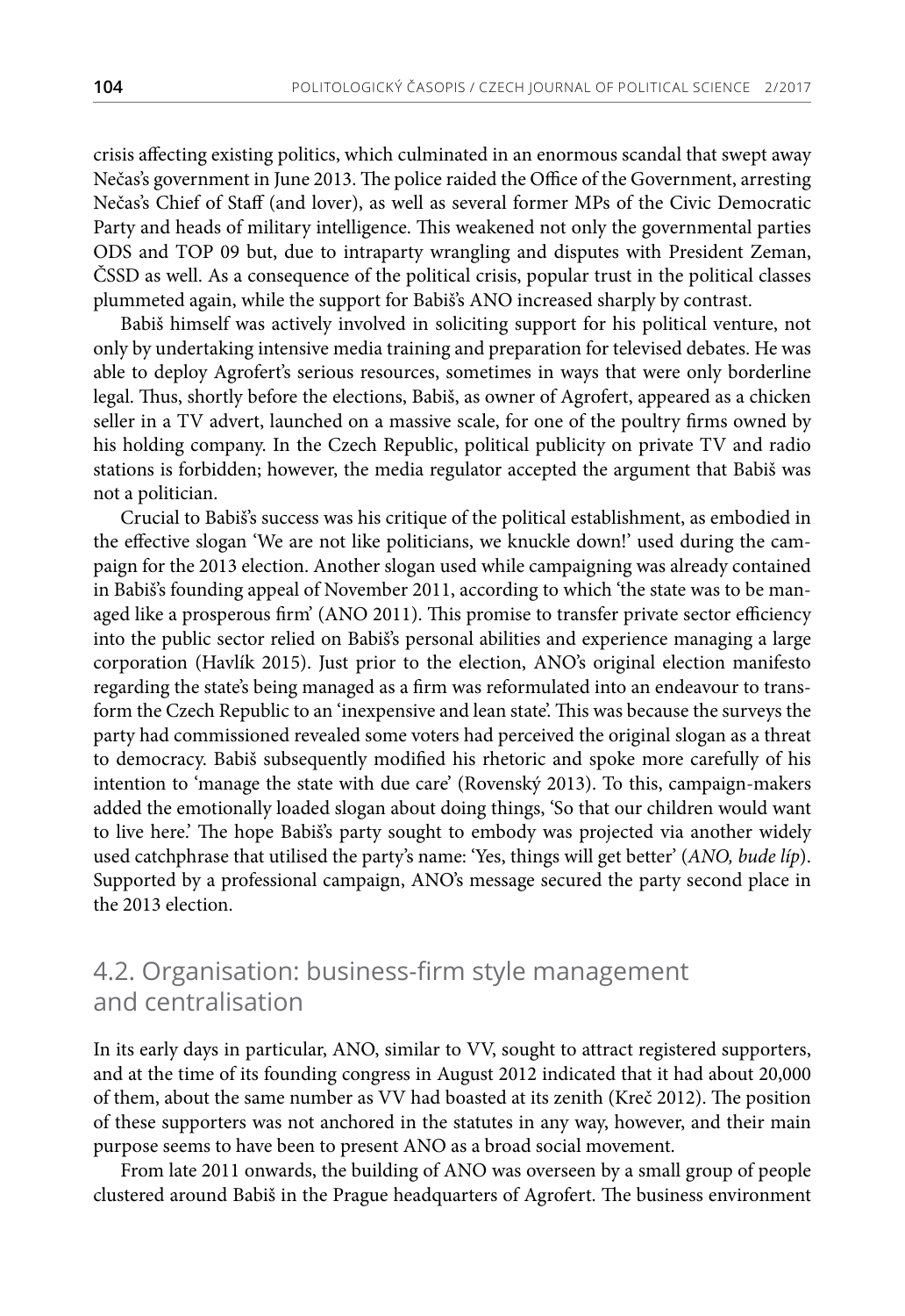of Agrofert affected the manner in which the cadres were chosen, in particular who would create ANO's territorial structures. Unlike VV, these structures were created at all levels from local to regional. The method adopted was to prevent a show of disloyalty, and in this ANO was probably influenced by the recent experience of VV. The most remarkable aspects of this process were human-resources style checks, including psychological testing, which the founders of these structures, the so-called coordinators, had to undertake at Agrofert headquarters. The process of enrolment of ANO's first cadres was thus very similar to corporate employee recruitment. These coordinators were also the first members of the party. The same procedure was used to recruit those ANO candidates standing for election to the upper chamber of Parliament in 2012; the first elections in which the party contested (Kopeček 2016).

However, even this course of action failed to secure absolute loyalty. The representatives of the regional organisations elected in early 2013 were often not connected with Agrofert and showed independent political ambitions. The second congress of ANO in March 2013 smoothly confirmed Babiš in his role as the party's chair, although in electing other party representatives the delegates only partially respected Babiš's will, and, unexpectedly from his perspective, most of the deputy chairs were taken by representatives from the regional organisations. After the congress, a conflict flared up between Babiš and most of his new deputy chairs, the essence of which was that the latter sought to obtain actual influence over the decision-making processes at ANO (Koděra 2013; Dostál 2014).

The conflict was soon over, as the dissatisfied deputy chairs resigned their party offices and quit the party. Not only could the founding father use the strong argument that it was he himself who fully funded the party, but the statutes concentrated most of the power in ANO in his hands, since they allowed him, in his capacity as party chair, to act independently *in all matters* (Stanovy ANO 2013). Thus, at what was a critical moment, the leader's domination was reinforced by formal rules. The strictly centralist conception of the statutes also allowed Babiš to monitor the selection of the new chairs of regional organisations who were to replace those who resigned. According to ANO statutes, the power to confirm regional heads in office lay with the party presidium, which was staffed with people loyal to Babiš.

The conflict that preceded the early parliamentary election in 2013 did not jeopardise ANO. The party opted for a centralised and professionalised campaign in which hired election experts and the US agency PSB, which provided polling, played fundamental roles.<sup>7</sup> In terms of funding, the campaign could draw on the leader's almost unlimited resources, and indeed ANO's campaign was the most expensive of all the parties standing for election (Králiková 2014). Key decisions ahead of the 2013 election were made in a semi-informal narrow circle around the leader. The composition of this circle varied, depending on the issue under discussion, although generally it was comprised of hired electoral experts and members of the presidium (Kopeček 2016).

This semi-informal circle was also crucial for staffing the top places on ANO's candidate lists. It largely sought to nominate public figures (e.g. a popular actor, a well-known political commentator, and several successful businessmen and managers), hoping that they would provide the greatest contribution to the party's electoral success. However, the regional organisations did manage to push through their preferred candidates in some cases, not least because the personal resources of the centre were limited.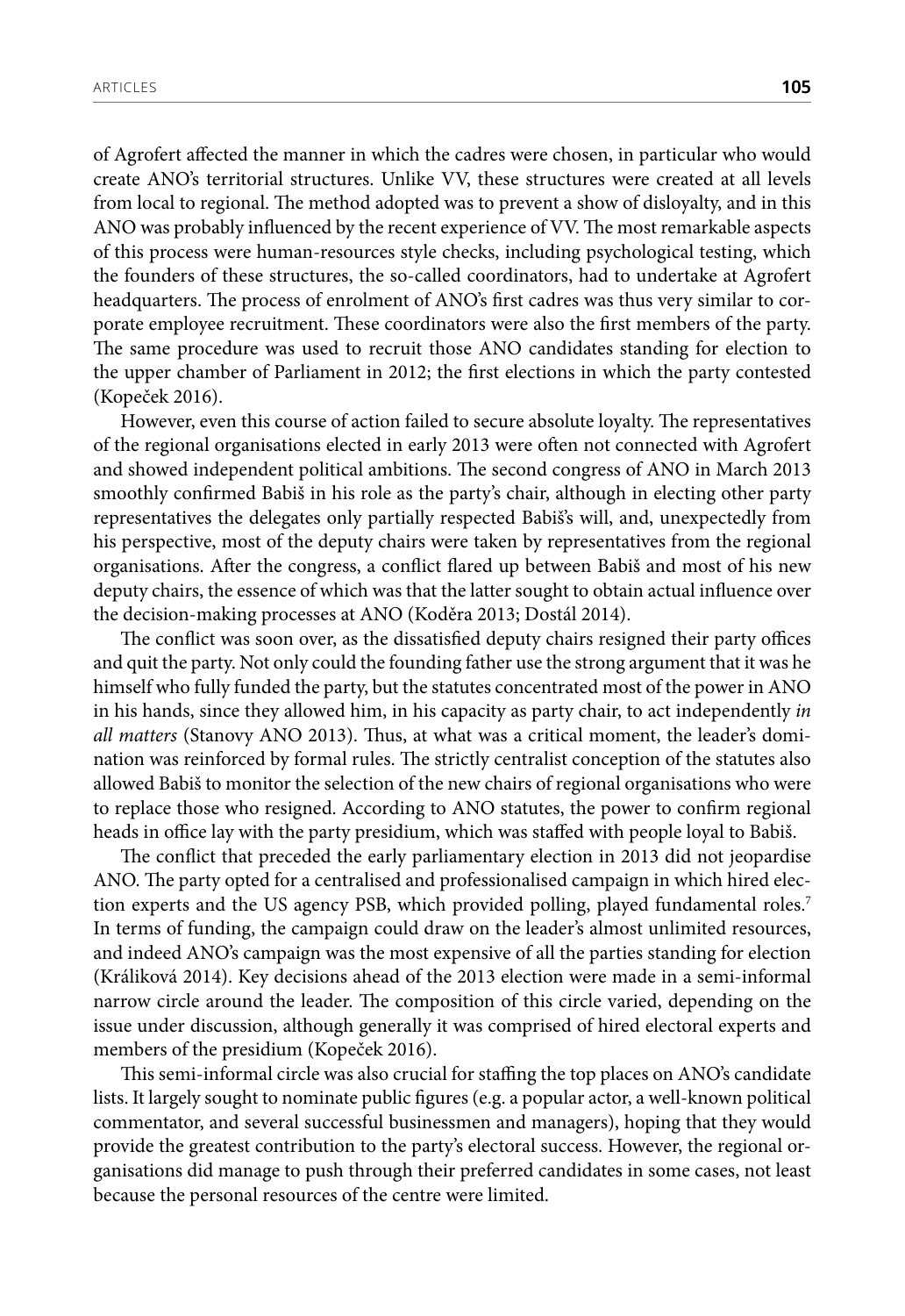From the second half of 2013 onwards, the party's improving opinion poll ratings significantly enhanced popular interest in standing for election on ANO's ticket or in becoming a member. Babiš's party, however, screened both election candidates and prospective members, arguing, like VV, that it needed to protect itself from careerists. Prospective members of ANO had to attach a curriculum vitae to their application, as well as a statutory declaration that they were free from debt, had no criminal record, and agreed with the party's moral code. The candidates for membership then had to wait for a period of six months. The admission of every member had to be approved by the presidium of the party, and this body could also expel members, for rather vague reasons. The presidium therefore acted as a gatekeeper. The conditions set by ANO were largely similar to the admission procedure in VV, which, however, only adopted strict measures when it was already falling into disrepute. The effect of this in ANO was that of the 7,000 candidates who sought membership at the time of the 2013 election, only a small proportion were accepted. The membership of Babiš's party rose from 800 in June 2013 to 2,700 in April 2015 (Smlsal 2013; Válková 2015).

## 4.3. Stabilisation: a relatively successful adaptation to a role in government

The results of the 2013 elections provided ANO with a much better political position than that obtained by VV in the 2010 elections. Not only did ANO poll a greater share of the vote; more importantly, it was only narrowly behind the formal winner of the elections, the Social Democrats (ČSSD). That party's result was the worst since the early 1990s; its pre-election assumption that it would be in a position to form a single-party minority government, supported in parliament by the communists in order to achieve a majority, had proved unrealistic. The combination of ČSSD's poor showing in the election, its internal disputes and the unwillingness of the centre-right parties (which were decimated in the election) to engage in government all led to an unexpected solution. The new government consisted of ANO, ČSSD and the Christian Democrats as a junior partner. ANO obtained a third of the government portfolios, including the ministry of finance position for Babiš.

Unlike VV in 2010, ANO received a serious bonus at the point it joined the government: the economic recession ended and boom returned. This improved the mood in society and positively affected the perception of ANO and its leader. During 2014, Babiš became the most trusted politician (CVVM 2016), and ANO the strongest party, according to the opinion polls. These developments were supported by a partial transformation of the party's existing profile, a necessary consequence of its move from opposition to government. ANO did not follow the strategy adopted by VV; it did not wish to position itself by blackmailing the government from inside, and it avoided Bárta's approach of constantly causing conflicts within the government. Given that ANO's position was almost equal to that of the prime minister's party, and that the economic situation was favourable, such a strategy would have made little sense. Still the ANO leader's conflict of interests that resulted from combining the office of finance minister with his ownership of one of the country's largest economic empires provided impetus for attacks made by Social and Christian Democratic politicians as well as opposition parties.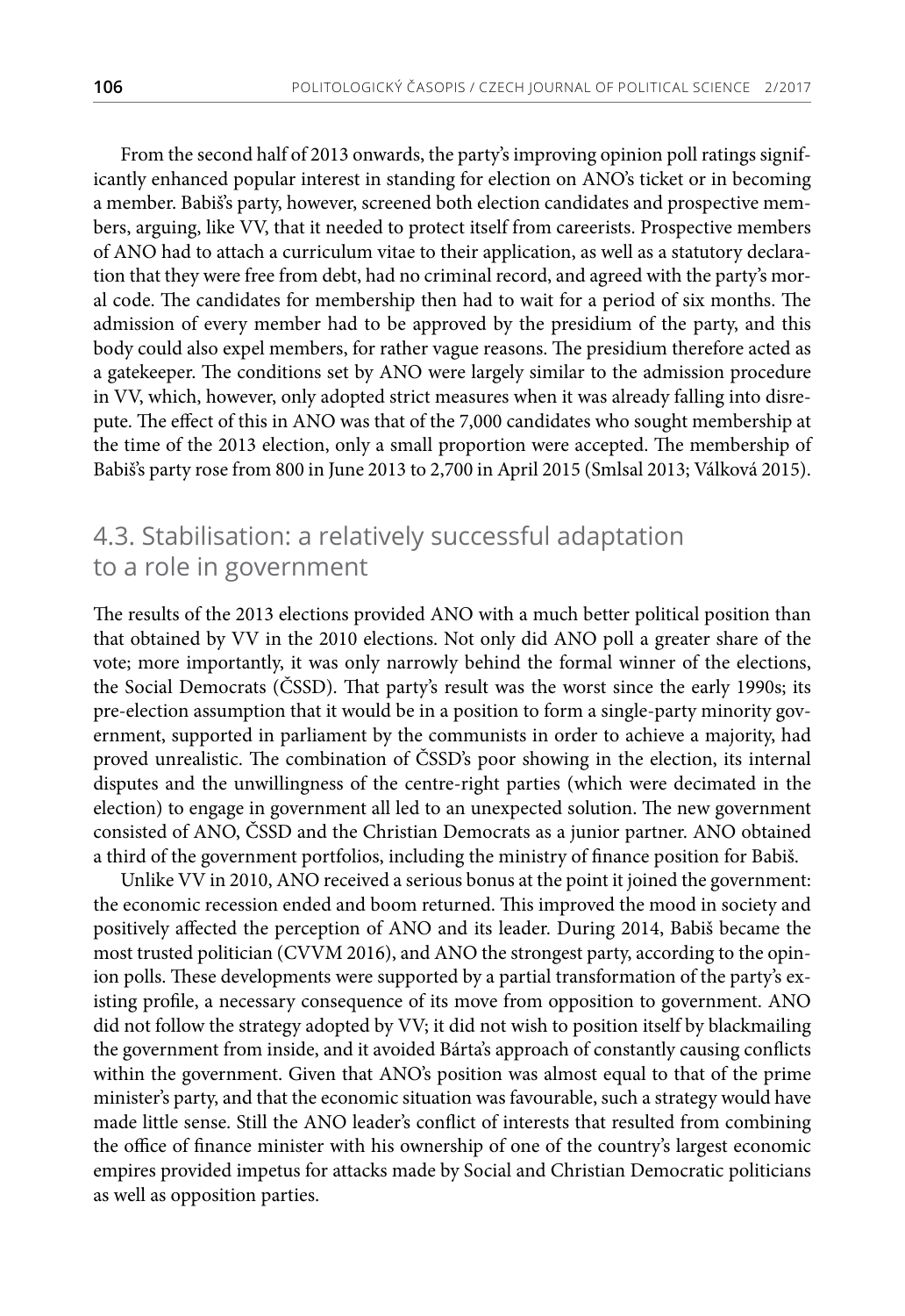Nevertheless, among both Social and Christian Democrats their desire to keep the government working prevailed, and they sought not to escalate the dispute over Babiš's conflict of interests. The caution expressed by Babiš's coalition partners was most conspicuous in March 2016, when a scandal connected with Babiš concerning the potential misuse of a large subsidy awarded for recreational facilities at Stork Nest Farm was at its peak. However, the other government parties did not push for Babiš's resignation. Similarly, despite fierce resistance mounted by ANO, the Social and Christian Democrats decided in autumn 2016 to support an amendment in parliament to the Conflict of Interests Act, which limited the conduct of business activities whilst holding government office; and which symptomatically was dubbed Lex Babiš. However, the act came into effect in such a way that meant the present government remained virtually unaffected.

Furthermore, in 2013, Babiš took over one of the country's largest media groups, which publishes e.g. two national daily newspapers, *Mladá fronta Dnes* and *Lidové noviny*, as well as the news websites associated with these dailies. In practice, this secured 'accommodating neutrality' towards ANO on the part of some in the journalistic community. ANO's extraordinarily effective use of social networks has been even more important for the party. It has allowed the party to establish a permanent communication channel with voters, strengthening their loyalty. It is noteworthy that a special division for new media was established at ANO headquarters, and Babiš's Facebook profile had the third highest number of followers and friends among Czech politicians in 2016, after Tomio Okamura and the country's president. VV, by contrast, were not as media-savvy, nor so well equipped. Their most important medium was a magazine that was distributed free-of-charge, and linked to the party, bearing its name (Stauber 2015: 143).

ANO brought its political profile closer to the mainstream. It abandoned the anti-political and anti-party appeals, although even after the 2013 elections Babiš repeated that he still did not consider himself a politician; this despite being a minister. Politically, ANO placed its bets on the strategy of *maintaining the image of a competent party*, or acting to resolve people's problems effectively. This plausibly distinguished the party from the Social Democrats with whom it was in coalition and from the opposition right, which was still encumbered by the legacies of the preceding era. The most visible manifestation of the party's profile was its key slogan for the local elections in autumn 2014: 'We'll simply do it.' As with the parliamentary elections, ANO organised a professional and relatively centralised campaign. In contrast to VV, however, it could also rely on its functional regional and district-level structures. Local elections proved a triumph for ANO: it won the most votes in the majority of large cities including the capital Prague, which is particularly important politically (table 2).

The party was able to repeat its success in regional elections in October 2016, polling 21 per cent of the vote, giving it a comfortable lead over the Social Democrats who placed second with 15 per cent of the vote.<sup>8</sup> The continuing emphasis on a managerial and technocratic style, which supplanted the politics of the mostly Social Democratic regional governors hitherto, largely decried by ANO as incompetent, was interestingly reflected in one of the party's main slogans for the elections: 'To manage the region as a firm'. This was in fact only a minor modification to the party's slogan for the 2013 parliamentary elections, when it was 'the state' that was to be managed as a firm. This was accompanied by renewed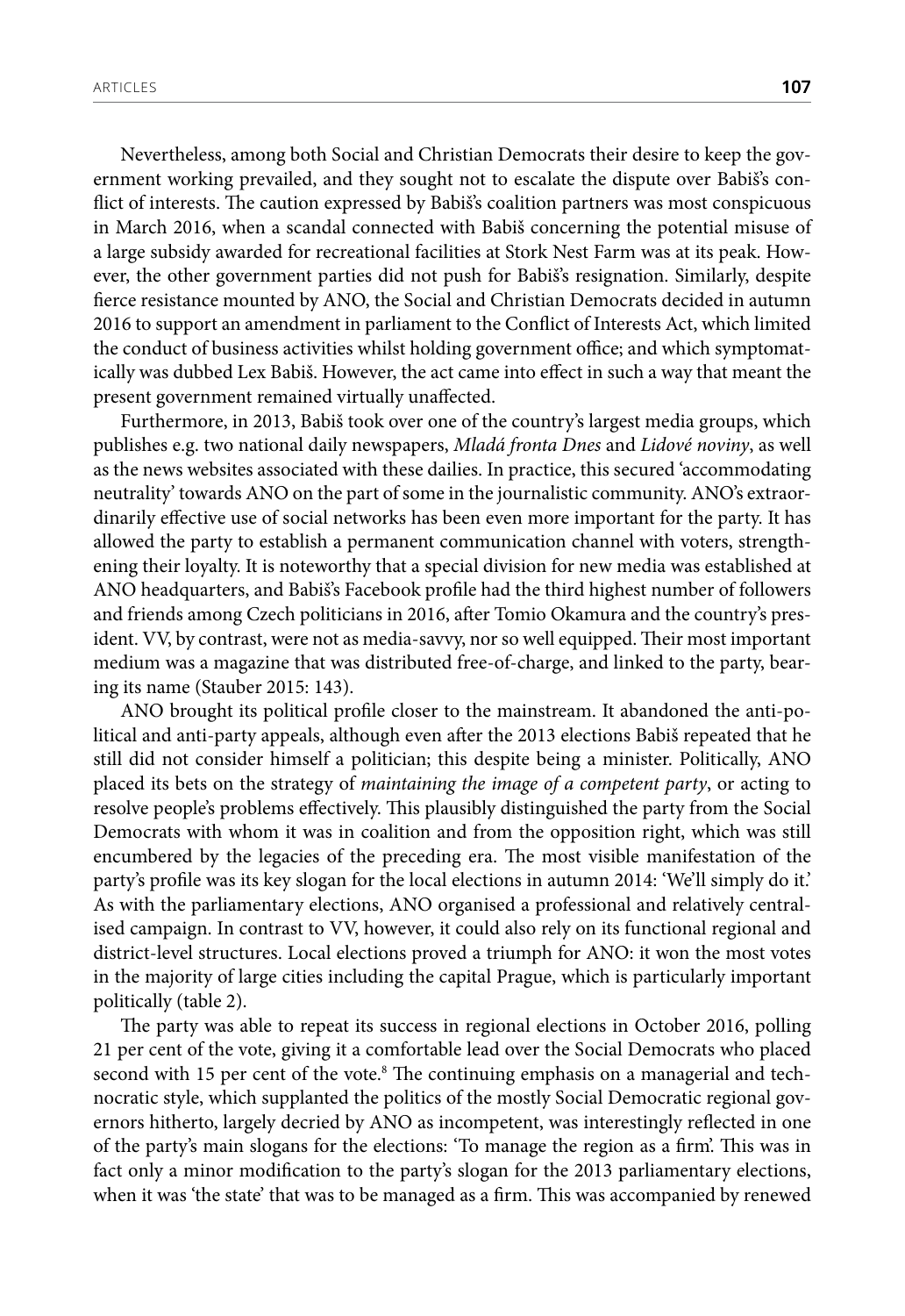anti-corruption rhetoric, the public credibility of which was supported by a controversial decision, backed by the Social Democratic Interior Minister, to reorganise special police units in June 2016, provoking public debate about whether it was really an attempt to paralyse investigations into some important cases. Thus, in the regional elections, the Social Democrats paradoxically played into ANO's hands; Babiš's party capitalised on the situation, and flexibly assumed a position in fierce opposition to police reorganisation. In contrast to VV, the public did not perceive ANO as a blackmailer, but rather as a kind of 'correct opposition within the coalition'.

A continuous ideological vagueness has paralleled ANO's high political flexibility. It has been very rare indeed for the leader to define ANO; for instance, in autumn of 2014, Babiš described it as 'a right-wing party with a social conscience' (Kálal 2014). There was also a reinterpretation of the 2013 parliamentary elections and ANO's success in them which began to be explained as preventing the rule of the left. However, this was really only a communication tactic, as demonstrated by Babiš's pragmatic position towards the communists. He openly admitted the possibility of executive coalitions with the communists at regional and local levels, and the possibility of inviting them to negotiate national government following the planned 2017 parliamentary elections (Kolář 2016).

ANO's joining of European liberal structures (ALDE) did not significantly affect the party. This declaration of liberal allegiances did not create the need for the party to anchor itself more firmly in liberal ideology. Its manifestos and statutes, it is true, featured an espousal of liberty as a key value; however this was completely overshadowed by the regulatory and technocratic visions it promoted. Their clearest embodiment has been the system of electronic sales records launched in late 2016, applicable to all point-of-sale systems. In essence, this mammoth IT project gives the tax authorities the remit to check every business transaction in the country.

Babiš did not neglect the internal stabilisation of the party. Immediately after the 2013 elections, ANO MPs underwent a teambuilding exercise, the purposes of which were to become mutually acquainted and for the party to deliver a coherent impression, as prior to the elections some of them did not even know the party leader personally. The party also responded to the fact that the vetting of candidate MPs before the elections had failed to prevent scandals,<sup>9</sup> and tightened the vetting procedure before the 2014 local elections. Several thousand people standing for election on ANO's candidate lists (of which only minority were party members) were subjected to screenings. The vetting was supervised by the new general manager of the party, whose team first collected all that it could about the candidates' past from publicly available sources (such as previous membership in other parties, debts, etc.). They then interviewed the candidates individually. In terms of their scope and aim, these screenings had no parallel among post-1989 Czech parties; however, analogies to them can be found in the former communist era. Having vetted its candidates, ANO reordered some of its candidate lists substantially, struck off a number of candidates entirely, and even completely scrapped some lists (Stuchlíková 2014).

At the February 2015 party congress, the conditions of membership were made stricter still. For example, instead of making a statutory declaration that they have no criminal record, prospective members were required to produce a statement from the state-maintained criminal record repository. Furthermore, a new requirement appeared in the statutes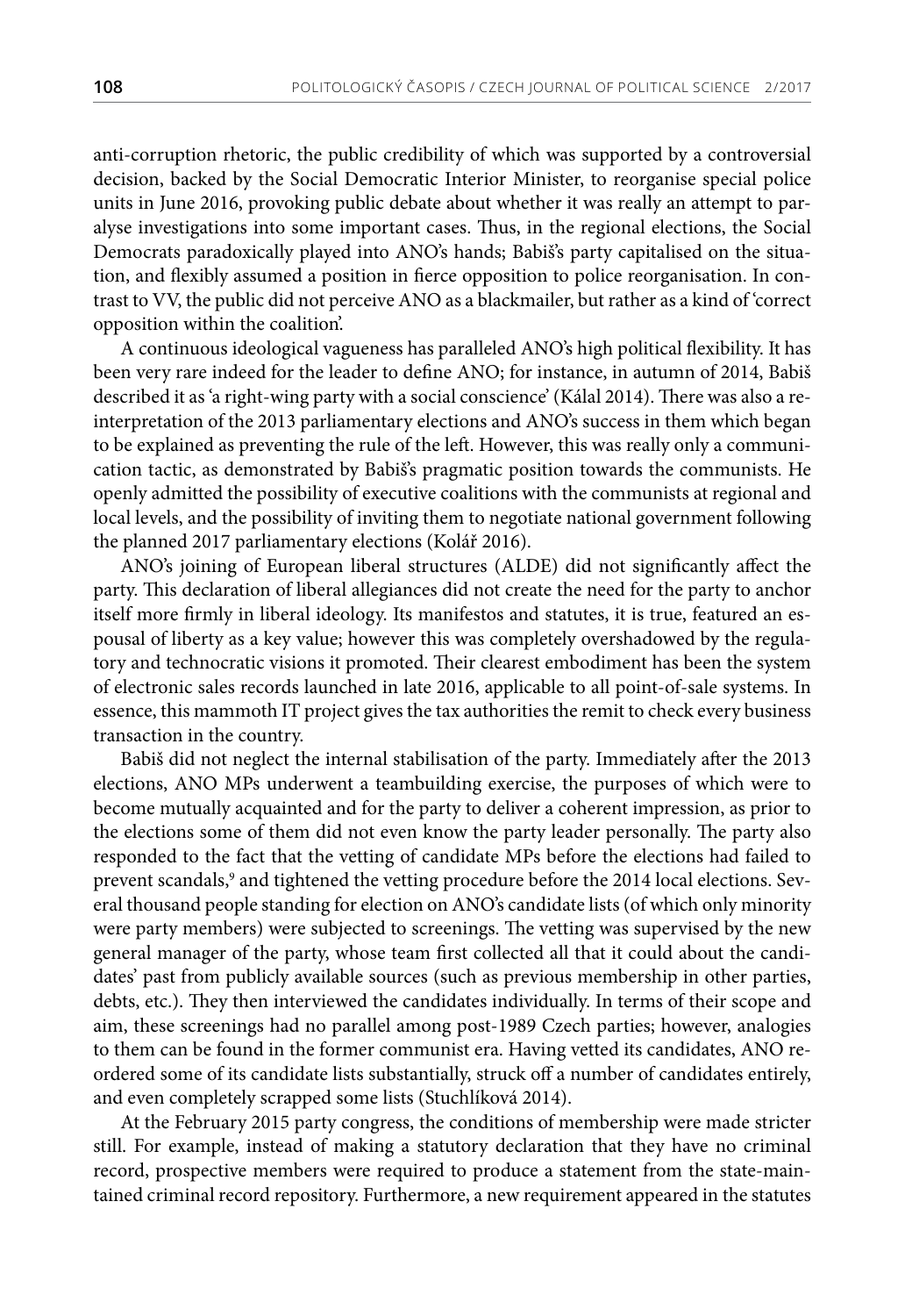according to which members must notify the central party office if they were subject to 'any proceedings, especially criminal or offence proceedings' (Stanovy ANO 2015, Art. 5).

Despite these measures, internal conflicts flared up in local party organisations in a number of municipalities throughout 2015. These were usually connected with the fact that varying opinions and interests of the party representatives became manifest in municipal bodies. The approach ordinarily taken by the ANO presidium in such situations was harsh (although supported by the statutes); it often expelled members and sometimes even shut down entire local organisations, even in cities that were seats of regional administrations such as Ústí nad Labem. The efforts to maximise control over the party's functioning necessitated further changes to the statutes. For instance, since the 2015 party congress, the presidium newly obtained the power to nominate candidates for elections of all types. This formally circumscribed the autonomy of the party's territorial organisations further.

#### **5. Organisational phase as a key factor in institutionalisation**

If we compare the evolution of the two parties, it is immediately apparent that VV and its leader Vít Bárta successfully managed the identification phase, but that their mistakes during the organisation phase caused a failure in terms of stabilisation, which meant that the party collapsed during its institutionalisation. Compared to VV, the ANO project thus far has been much more successful. Like VV, ANO sailed through the phase of identification, but it also navigated the organisation phase well and now seems to be satisfactorily managing the stabilisation phase, both with regard to its activities in government and its relations with other entities constituting the Czech party system. However, it will only be possible to evaluate the overall success of this last phase (stabilisation) definitively according to the party's performance in the next parliamentary elections, scheduled for 2017.

Both leaders proved to be very efficient managers in the **identification phase**, and as politicians they exploited the crisis in traditional political representation and the hunger for new parties and personalities effectively, while successfully developing their anti-establishment, anti-political and anti-party appeals. Evidently, a combination of a promise to fight corruption with a successful representation of new figures not as politicians but as experts (as in ANO), or as tribunes of the people (as in VV), or a pretence to this effect, is a viable strategy. In terms of analysing the factors that contributed to successful voter identification with the party, an important insight is the following: neither Bárta nor Babiš were, strictly speaking, charismatic leaders in the classical sense, but, primarily, 'political managers' who were able to put their finger on the pulse of the nation, assemble a sufficiently professional team of collaborators to lead the campaign, secure funding, and organise a centralised system for putting together candidate lists featuring figures attractive to the electorate.

It is more interesting to compare the diverging paths of both parties during the **phase of organisation***.* Indeed, it is here that the clue to explaining the difference in performance of VV and ANO can be sought. Although understandable with regard to the VV election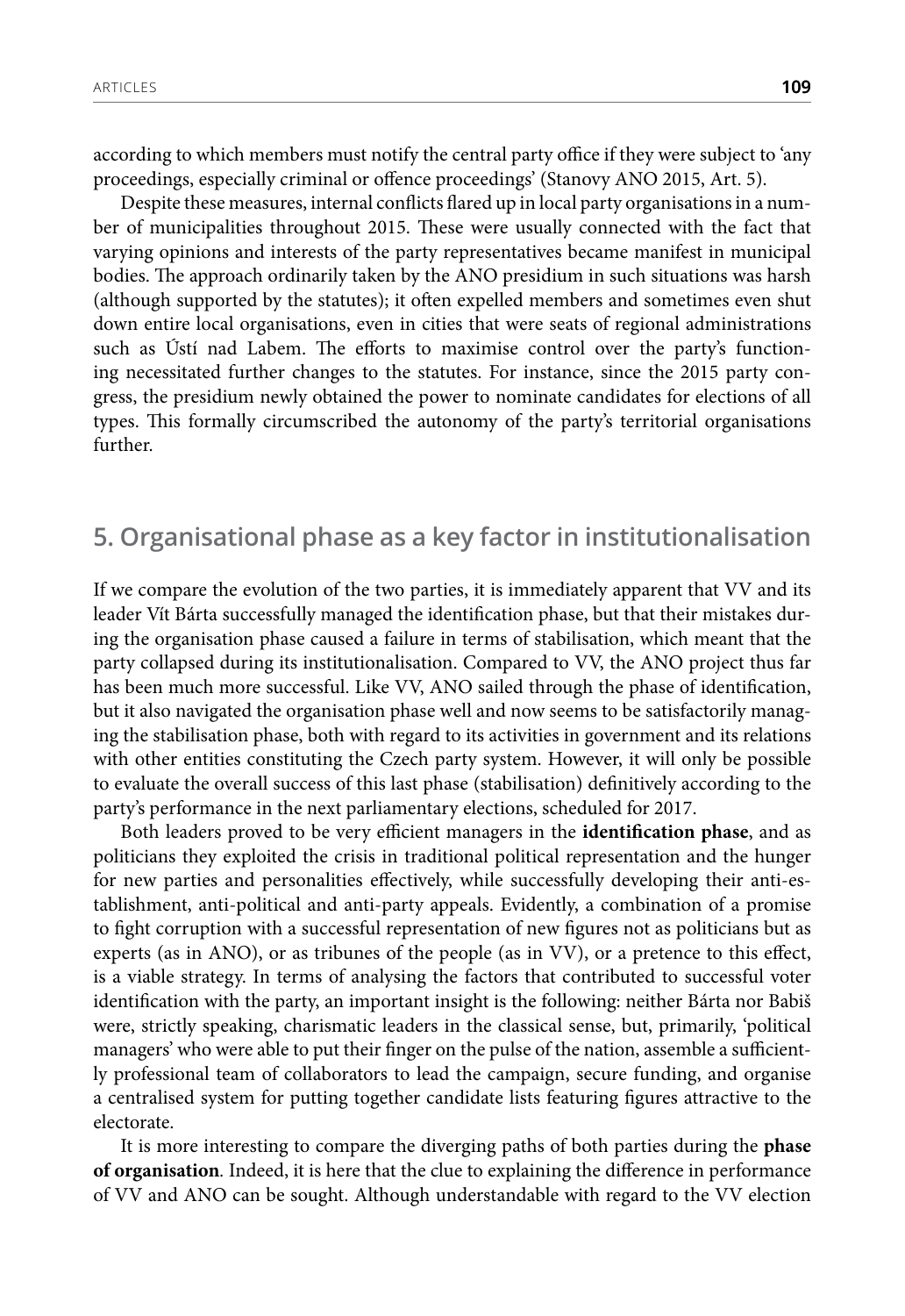slogans and the nature and objectives of ABL, Bárta's strategy of dual leadership (formal and actual) of his party caused problems as early as the 2010 elections. Bárta's position, which was unclear to the public, instigated intraparty conflicts, defections and undesirable media attention, ultimately unravelling the party. This highlights an important element of Babiš's success. Although he attempted to present himself as a non-politician, his leading role in the new party was entirely public and he never sought to hide the fact that he was the party's mover and shaker. By doing so he increased the credibility of his project in the public eye, guaranteeing it with the weight of his personality. He also made it easy for himself to intervene in his party's operations openly, largely in accordance with its formal rules, and hence also more efficiently. Thus, Babiš has been able to succeed where Bárta had failed. He constructed the party's internal mechanisms such as to be able to control intraparty dissent and easily eliminate its instigators. In terms of the Harmel-Svåsand theory, Babiš now has only one more thing to do with regard to his party organisation: complement the elements of strategic management with consensual elements, in particular with respect to the party's territorial organisations.

Our analysis shows that the problems that emerged in VV in the organisation phase were also manifest in the **stabilisation phase**. In a way, Bárta also attempted to deploy a double-dealing strategy towards his coalition partners. The endeavour to act as 'opposition' within the government and thereby save the party's protest appeal, the cornerstone of its strategy for alluring voters, caused two problems. The combination of government engagement with the growing scandals that accompanied the party's organisation discredited this appeal. It also created unnecessary conflicts with other parties in government, and ultimately within the VV leadership itself, causing a break-up in the party, part of which remained in Petr Nečas's coalition government. By contrast, Andrej Babiš, probably partly responding to VV's experience, deftly sensed the point when tactics and rhetoric had to be modified.

However, Babiš did maintain an ability to keep his politics flexible and to distance himself from certain controversial steps taken by the government. ANO was also helped by an economic boom, which the party could present as its own success, its ability to effectively communicate its policy to the electorate, and the 'accommodating neutrality' some important media showed towards the party. The transformation of ANO from combatant into a capable and credible government party was gradual, and can only be fully evaluated with the benefit of hindsight, i.e. after the next parliamentary election. For now, however, it seems to have been an unqualified success. Despite some issues (such as the unwillingness on the part of the Minister of Finance Babiš to 'waste time' answering parliamentary questions), the popular perception of ANO as a competent technocratic party becoming an established player in the Czech party system holds. The increasing efforts of not only the opposition but also of government parties to define their positions by criticising ANO, testify to this effect. While the final account of the success of ANO's stabilisation can only be made after the next parliamentary election, a comparison of VV's evolution after the 2010 election and ANO's after the 2013 election suggest that ANO is well placed to conclude the stabilisation phase successfully.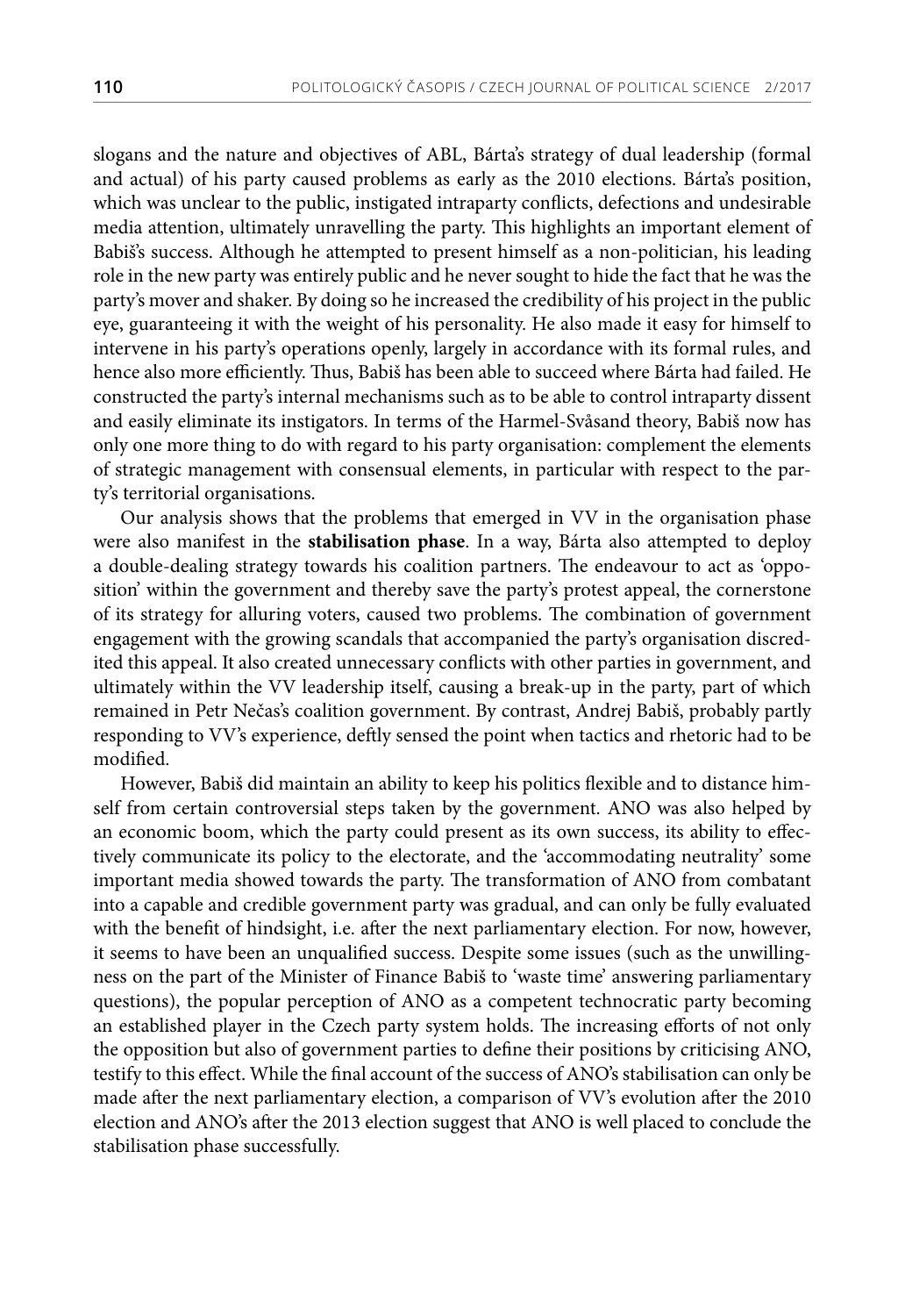## **6. Conclusion**

In this study, we have applied the Harmel-Svåsand model of party institutionalisation to two Czech entrepreneurial parties, the Public Affairs party and the ANO. We have confirmed the analytical utility of the Harmel-Svåsand model and shown how crucial the phase of organisation is to entrepreneurial-party institutionalisation. The example of VV demonstrates clearly how attempts to mask the actual decision-making mechanisms in the party or the identity of the real leader can backfire. Experimenting too much with unusual models of membership (such as the idea of registering supporters who are not actual members) is also dangerous. In this sense, ANO chose a more transparent organisation with managerial and centralised governance; in this it was influenced by its business-firm origins with the founding father playing a central, indeed dominant role. Thus far, this model has allowed the political entrepreneur to exploit ANO as an efficient political and electoral vehicle, and thanks to its professional communications, the party manages to uphold a good public image.

Our findings also imply that a highly managerial party, organised as a business-firm on the inside yet gravitating towards the mainstream in its external activities with other parties in the party system, can be highly effective. Evidently, this was the combination that allowed ANO's organisational success. This insight provides an interesting starting point for further studies of entrepreneurial parties in Central and Western Europe. Naturally, problematic consequences in terms of the intra-party democracy of such an organisation present a serious topic for further discussion, although this is beyond the scope of the present article.

Only time will tell whether ANO's organisational model is sustainable in the long term in its present form. Pressures from below are already evident, and these might increase substantially in the case of a strong political shock. It is also an open question whether they would be containable without some decentralisation in the party's decision making. The combination of a (reformed) managerial governance within the party and a shift towards a 'normal' party on the outside (in the sense of the party accepting models of behaviour that are the norm in parliamentary democracy) might be a possible outcome of ANO's stabilisation phase.

#### **Footnotes:**

- 1. Towards the end of the electoral term, two-thirds of voters were dissatisfied with the political situation (CVVM 2010b). To illustrate the scandals of the times: the social-democratic Speaker of the Chamber of Deputies had to relinquish his seat after he had handed a large sum of money to his assistant in a brown paper bag – allegedly he was returning monies, the origin of which was unclear.
- 2. District-level organisations were never created.
- 3. This was not the same body as the 'Conceptual Council', which was not mentioned in statutes.
- 4. It is worth quoting here from the already-mentioned VV Ethical Code dated 2009, which espoused a 'minimal state theory'; such a state was desirable in that the greatest possible scope of public administration activities would be outsourced, and ABL hoped to be awarded some of these public contracts. The Code also assumed that the party would obtain a share of political power 'by an agreement with the elites' (Kodex 2009).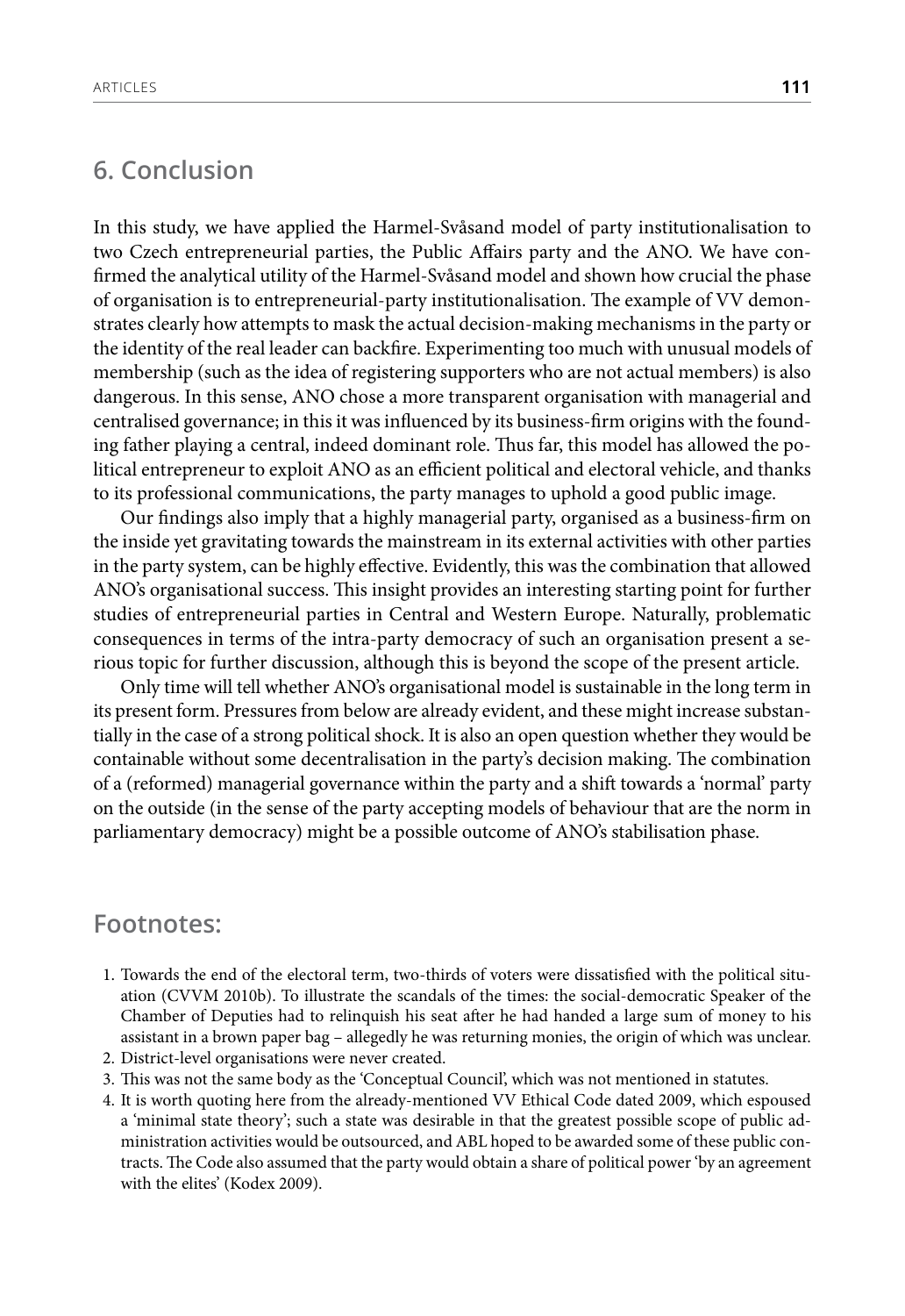- 5. This number does not include election coalitions that the party formed in some places.
- 6. A few months later, a superior court annulled the verdict, but this did not have any further political impact.
- 7. In the past, this agency worked for such figures as Michael Bloomberg, the Mayor of New York City, Tony Blair and Bill Clinton.
- 8. Other second-order elections worthy of mention are those to the European Parliament in May 2014, which also brought success to ANO: the party placed first, winning 16 per cent of the vote. By contrast, it fared somewhat worse in elections to the upper chamber of parliament, where it took only a few seats in both the 2014 and 2016 elections. This was probably due to the majority system used to elect the chamber and the very low turnout in the second round, which favours parties with very disciplined voters.
- 9. The party had to prevail upon one of its MPs (who was also the chair of one of its regional organisations) to resign his seat after the media started to discuss his controversial pre-1989 'sins' as well as the fact that he owed a substantial amount of money in taxes.

#### **References:**

ABL. 2009. *Prezentace společnosti ABL* (http://www.regionservis.cz).

- Agrofert. 2011. *Agrofert Výroční zpráva 2010* (http://www.agrofert.cz/ke-stazeni/vyrocni-zpravy). ANO. 2011. *Výzva ANO 2011* (author's archive).
- ANO. 2012. *Výroční finanční zpráva 2012* (http://www.anobudelip.cz/file/edee/ke-stazeni/ostatni/ano-vyrocni-financni-zprava-2011.pdf).
- Arter, David and Kestilä-Kekkonen, Elina. 2014. 'Measuring the Extent of Party institutionalisation: The Case of a Populist Entrepreneur Party.' *West European Politics* 37, no. 5, 932–956.
- Arter, David. 2016. 'When new party X has the 'X factor'. On resilient entrepreneurial parties.' *Party Politics* 22, no. 1, 15–26.
- Balík, Stanislav. 2010. 'Neuskutečněné předčasné volby 2010.' In: *Volby do Poslanecké sněmovny v roce 2010*. Ed. Stanislav Balík. Brno: CDK, 39–68.
- Bolleyer, Nicole and Bytzek, Evelyn. 2013. 'Origins of party formation and new party success in advanced democracies.' *European Journal of Political Research* 52, no. 6, 773–792.
- Bureš, Oldřich. 2014. 'Private Security Companies in the Czech Republic.' *Security Dialogue* 45, no. 1, 81–98.
- Casal Bértoa, Fernando. 2014. 'Party systems and cleavage structures revisited: A sociological explanation of party system institutionalization in East Central Europe.' *Party Politics* 20, no. 1, 16–36.
- ČRo 7. 2009. 'John: Do strany Věci veřejné se hlásí 100 lidí týdně.' *Radio Praha ČRo 7*, 28th November 2009 (http://www.radio.cz/cz/rubrika/bulletin/zpravy--2082).
- ČT 24. 2011. 'Hyde Park ČT 24 s Jaroslavem Škárkou.' Česká *televize*. 28th June 2011 (http://www. ceskatelevize.cz:8080/ivysilani/10252839638-hyde-park-ct24/211411058080628-hyde-park).
- CVVM. 2010a. 'Důvěra stranickým představitelům, květen 2010.' *Centrum pro výzkum veřejného mínění* (http://cvvm.soc.cas.cz/media/com\_form2content/documents/c1/a3763/f3/101039s\_pi100521.pdf).
- CVVM. 2010b. 'Důvěra ústavním institucím a spokojenost s politickou situací v září 2010.' *Centrum pro výzkum veřejného mínění*, (http://cvvm.soc.cas.cz/media/com\_form2content/documents/c1/a3775/ f3/101053s\_pi100922.pdf).
- CVVM. 2011. 'Důvěra vrcholným politikům, březen 2011.' *Centrum pro výzkum veřejného mínění* (http:// cvvm.soc.cas.cz/media/com\_form2content/documents/c1/a3851/f3/101129s\_pi100330.pdf).
- CVVM. 2016. 'Důvěra vrcholným politikům, leden 2016.' *Centrum pro výzkum veřejného mínění* (http:// cvvm.soc.cas.cz/media/com\_form2content/documents/c1/a7499/f3/pi160204.pdf).
- Dolejší, Václav. 2012. '68, 69, 70. Babiš už má stranu ve většině okresů.' *MF Dnes*. 14th May 2012, 1.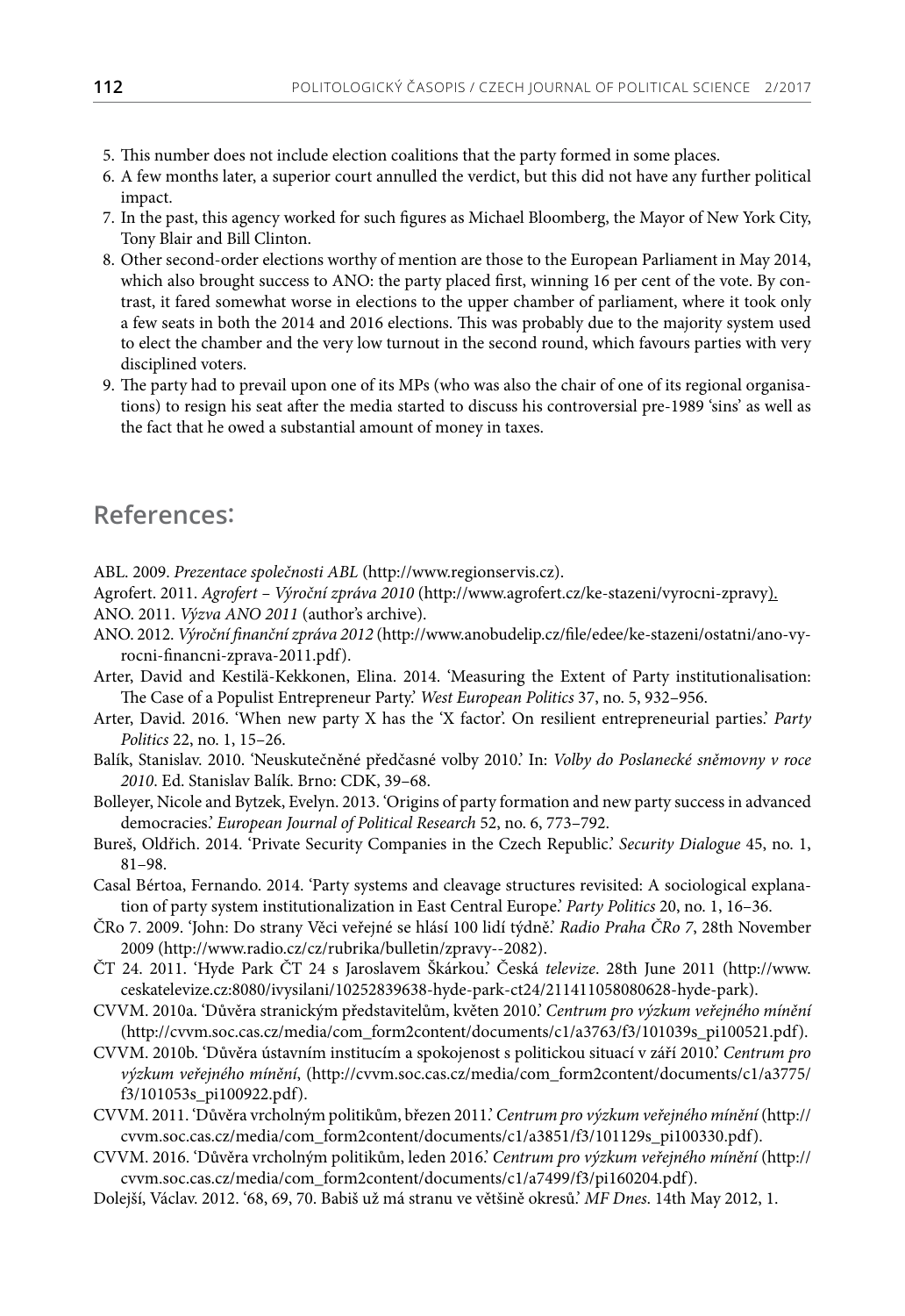- Dostál, Vratislav. 2014. 'Peter Harvánek o hnutí ANO: je to režírovaná hra.' *Deník Referendum*. 18th December 2014 (http://denikreferendum.cz/clanek/19363-peter-harvanek-o-hnuti-ano-je-to-rezirovana-hra).
- Eibl, Otto. 2010. 'Volební program.' In: *Volby do poslanecké sněmovny 2010*. Ed. Stanislav Balík. Brno: CDK, 69–96.
- Hanley, Séan. 2012. 'Dynamics of new party formation in the Czech Republic 1996–2010.' *East European Politics* 28, no. 4, 119–143.
- Harmel, Robert and Janda, Kenneth. 1994. 'An Integrated Theory of Party Goals and Party Change.' *Journal of Theoretical Politics* 6, no. 3, 259–287.
- Harmel, Robert and *Svåsand, Lars. 1993.* 'Party leadership and party institutionalisation: Three phases of development.' *West European Politics* 16, no. 2, 66–88.
- Haughton, Tim and Deegan-Krause, Kevin. 2015. 'Hurricane Season: Systems of Instability in Central and East European Party Politics.' *East European Politics and Societies* 29, no. 1, 61–80.
- Havlík, Vlastimil and Hloušek, Vít. 2014. 'Dr Jekyll and Mr Hyde: The Story of the Populist Public Affairs Party in the Czech Republic.' *Perspectives on European Politics and Society* 15, no. 4, 552–570.
- Havlík, Vlastimil. 2015. 'The Economic Crisis in the Shadow of Political Crisis: The Rise of Party Populism in the Czech Republic.' In: *European Populism in the Shadow of the Great Recession.* Eds. Hanspeter Kriesi and Takis S. Pappas. Colchester: ECPR Press, 199–216.
- Hloušek, Vít. 2012. 'Věci veřejné: politické podnikání strany typu firmy.' *Czech Journal of Political Science* 19, no. 4, 322–340.
- Hloušek, Vít and Kopeček, Lubomír. 2014. 'Caretaker Governments in Czech Politics: What to Do about a Government Crisis.' *Europe-Asia Studies* 66, no. 8, 1323–1349.
- Hopkin, Jonathan and Caterina Paolucci. 1999. 'The Business Firm Party Model of Party Organisation. Cases from Spain and Italy.' *European Journal of Political Research* 35, no. 3, 307–339.
- Huntington, Samuel P. 1968. *Political Order in Changing Societies.* Yale: Yale University Press.
- Janiš, Petr. 2010. 'Reedová: Chci se ucházet o primátorský post.' *Právo*. 3rd February 2010, 10.
- Jarmara, Tomáš. 2011. 'TOP 09 a Věci veřejné v kontextu institucionalizace českých politických stran po roce 1989.' *Politologická revue* 17, no. 1, 56–74.
- Kálal, Jan. 2014. 'ANO je pravicová strana se sociálním cítěním.' *Echo24*. 11th October 2014 (http:// echo24.cz/a/w6Ux7/ano-je-pravicova-strana-se-socialnim-citenim-rekl-babis).
- Kmenta, Jaroslav. 2011. *Všehoschopní Superguru Bárta*. Prague: JKM.
- Kneblová, Eva. 2010. 'Využívání preferenčních hlasů.' In: *Volby do Poslanecké sněmovny v roce 2010.* Ed. Stanislav Balík. Brno: CDK, 159–184.
- Koděra, Petr. 2013. 'Exmístopředsedkyně ANO 2011.' *Ihned.cz*. 27th August 2013 (http://domaci.ihned. cz/c1-60497990-hnuti-ano-2011-hana-grepova-miliardar-andrej-babis-).
- Kodex. 2009. 'Dokument: Bártův návrh etického kodexu VV.' *Idnes.cz.* 17th May 2011 (http://zpravy. idnes.cz/navrh-etickeho-kodexu-veci-verejnych-dss-/domaci.aspx?c=A110517\_112345\_domaci\_jj).
- Kolář, Petr. 2016. 'Babiš o vládě s komunisty: A proč bych je měl ignorovat?' *Tyden.cz*. 11th September 2016 (http://www.tyden.cz/rubriky/domaci/politika/babis-o-vlade-s-komunisty-a-proc-bych-je-melignorovat\_397277.html).
- Kopeček, Lubomír. 2016. 'I'm Paying, So I Decide: Czech ANO as an Extreme Form of a Business-Firm Party.' *East European Politics and Societies* 30, no. 4, 725–749.
- Králiková, Marcela. 2014. 'Finance v kampaních.' In: *Volební kampaně 2013.* Eds. Pavel Šíma and Marcela Králiková. Brno: Barrister & Principal, 75–82.
- Kreč, Luboš. 2012. 'Co zatím Babiš nabízí? Jen své miliony.' *Ihned.cz*. 2nd August 2012 (http://archiv. ihned.cz/c1-56871440-co-zatim-babis-nabizi-jen-sve-miliony).
- Krouwel, André. 2006. 'Party Models.' In: *Handbook of Party Politics.* Eds. Richard Katz and William Crotty. London: Sage, 249–269.
- Krouwel, André. 2012. *Party Transformations in European Democracies.* Albany: State University of New York Press.
- Kubátová, Zuzana. 2011. 'Andrej Babiš: Korupce překročila únosnou mez.' *Ihned.cz*. 19th September 2011 (http://archiv.ihned.cz/c1-52891140-andrej-babis-korupce-prekrocila-unosnou-mez).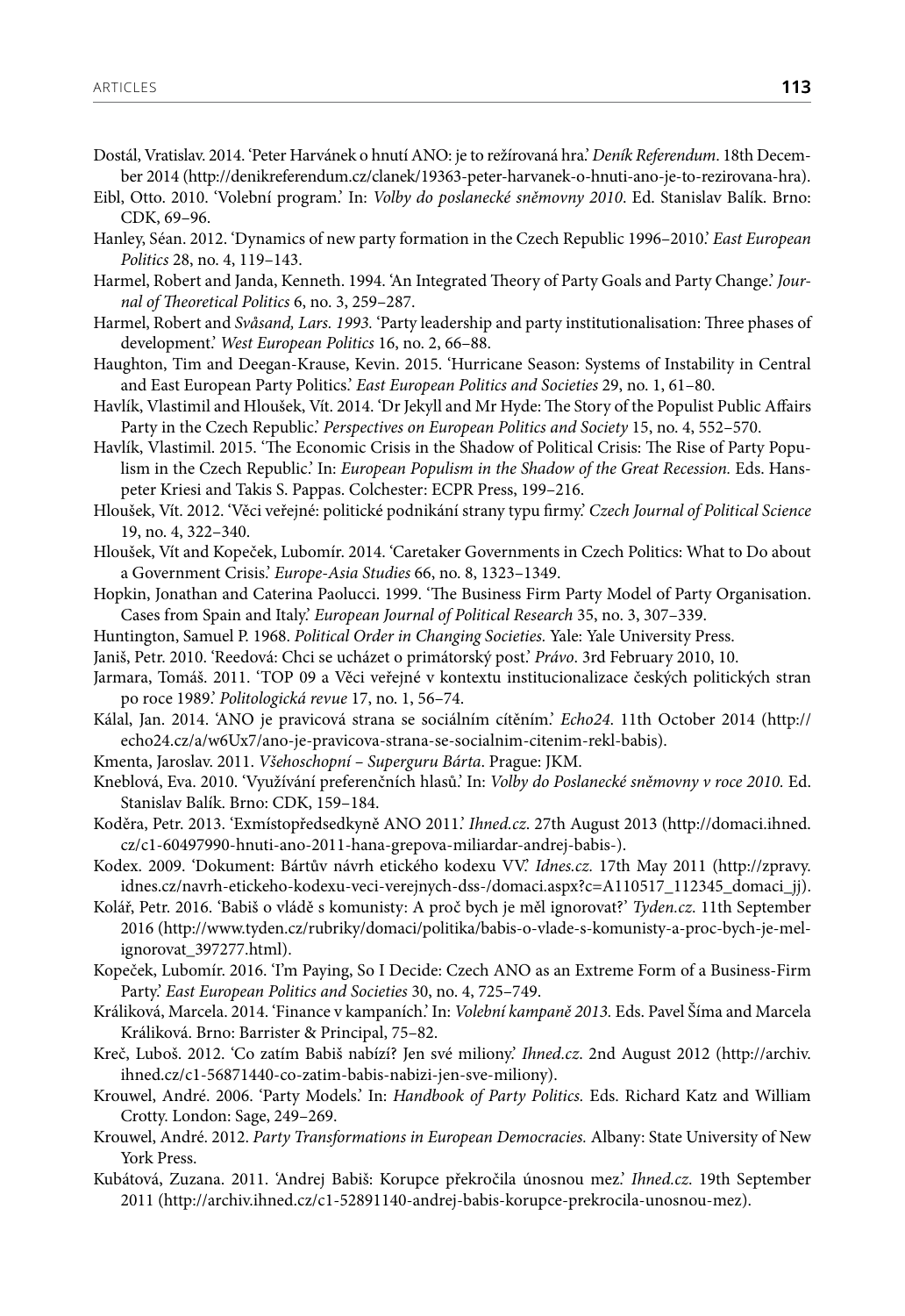- Lange, Sarah L. de and Art, David. 2011. 'Fortuyn versus Wilders: An Agency-Based Approach to Radical Right Party Building.' *West European Politics* 34, no. 6, 1229–1249.
- Lucardie, Paul. 2000. 'Prophets, Purifiers and Prolocutors. Toward a Theory of the Emergence of New Parties.' *Party Politics* 6, no. 2, 175–185.
- Mainwaring, Scott and Torcall, Mariano. 2006. 'Party system institutionalzation and party system theory after the third wave of democratization.' In: *Handbook of Party Politics.* Eds. Richard Katz and William Crotty. London: Sage, 204–227.
- Mařík, Martin. 2011. 'Dneska by Baťa žádnou dálnici nepostavil, říká Andrej Babiš.' *Ekonom*. 19th May 2011 (http://ekonom.ihned.cz/c1-61099780-dneska-by-bata-zadnou-dalnici-nepostavil-rika-andrej-babis).
- Panebianco, Angelo. 1988. *Political Parties: Organisation and Power.* Cambridge: Cambridge University Press.
- Pedahzur, Ami and Brichta, Avraham. 2002. 'The institutionalization of extreme right-wing charismatic parties: A paradox?' *Party Politics* 8, no. 1, 31–49.
- Pergler, Tomáš. 2014. *Babiš. Příběh oligarchy.* Prague: Mlada fronta.
- Pšenička, Jiří and Mařík, Martin. 2011. 'Čeští obojživelníci,' *Ekonom*. 14th April 2011 (http://ekonom. ihned.cz/c1-51554010-cesti-obojzivelnici).
- Randall, Vicky and *Svåsand, Lars. 2002.* 'Party Institutionalization in New Democracies.' *Party Politics*  8, no. 1, 5–29.
- Rovenský, Jan. 2009. 'John: Doufám, že voliči nebudou blbá telata, která si vyberou svého řezníka.' *Právo*. 10th October 2009, 7.
- Rovenský, Jan. 2013. 'Babiš: Kopou do mne. Ale mě to nabíjí.' *Právo*. 17th October 2013, 4.
- Sartori, Giovanni. 1976. *Parties and Party Systems.* Cambridge: Cambridge University Press.
- Sikk, Allan. 2005. 'How unstable? Volatility and the genuinely new parties in Eastern Europe.' *European Journal of Political Research* 44, no. 3, 391–412.
- Smlsal, Matěj. 2013. 'Členové ODS utíkají k ANO. O Svobodné je největší zájem v historii.' *[Ihned.cz](http://www.ihned.cz)*. 4th November 2013 (http://domaci.ihned.cz/c1-61144970-politici-ods-top09-ano-svobodni-zajemo-vstup-do-stran-clenstvi).
- Spáč, Peter. 2013a. České strany a jejich kandidáti. Brno: Munipress.
- Spáč, Peter. 2013b. 'New Political Parties in Czech Republic: Anti-politics or Mainstream?' In: *Alternative Politics? The Rise of New Political Parties in Central Europe.* Eds. Grigorij Mesežnikov and Oľga Gyárfášová and Zora Bútorová. Bratislava: IVO, 127–148.
- Stanovy VV. 2009. *Stanovy politické strany Věci veřejné schválené 27. 6. 2009* (author's archive).
- Stanovy VV. 2011. *Stanovy politické strany Věci veřejné* (author's archive).
- Stanovy ANO. 2013. *Stanovy politického hnutí ANO 2011 schválené 2 března 2013* (author's archive).
- Stanovy ANO. 2015. *Stanovy politického hnutí ANO 2011 schválené 1. března 2015* (http://www.anobudelip.cz/file/edee/2015/03/stanovy-ano\_cistopis-3.3.2015-2.pdf).
- Stauber, Jakub. 2015. 'Organizační vývoj nových politických stran v České republice pohledem teorie institucionalizace.' *Acta Politologica* 7, no. 2, 133–155.
- Stuchlíková, Libuše. 2014. 'Babišovy kandidáty do voleb lustruje bývalá manažerka z leasingové firmy.' *Ihned.cz*. 8th September 2014 (http://archiv.ihned.cz/c1-62742680-babisovy-kandidaty-do-voleblustruje-byvala-manazerka-z-leasingove-firmy).
- Šťastný, Ondřej. 2011. 'Nechci hrát pasivní figurku na Bártově šachovnici. Končím.' *Idnes.cz*. 10th March 2011 (http://zpravy.idnes.cz/nechci-hrat-pasivni-roli-na-bartove-sachovnici-psala-klasnova-vedenivv-1nz-/domaci.aspx?c=A110309\_210828\_domaci\_vel).
- Strategie. 2008. 'Toto je určeno všem přímo podřízeným VB.' *MF Dnes.* 22nd April 2011, 6.
- Tavits, Margit. 2013. *Post-Communist Democracies and Party Organisation.* Cambridge: Cambridge University Press.
- Tintl, Karel. 2011. 'Babiš: Každý ví, že se tu kradlo. Ale za Dalíka a dalších se k tomu přidaly tři nuly.' *Ihned.cz*. 7th June 2011 (http://byznys.ihned.cz/c1-52037310-babis-kazdy-vi-ze-se-tu-kradlo-ale-zadalika-a-dalsich-se-k-tomu-pridaly-tri-nuly).